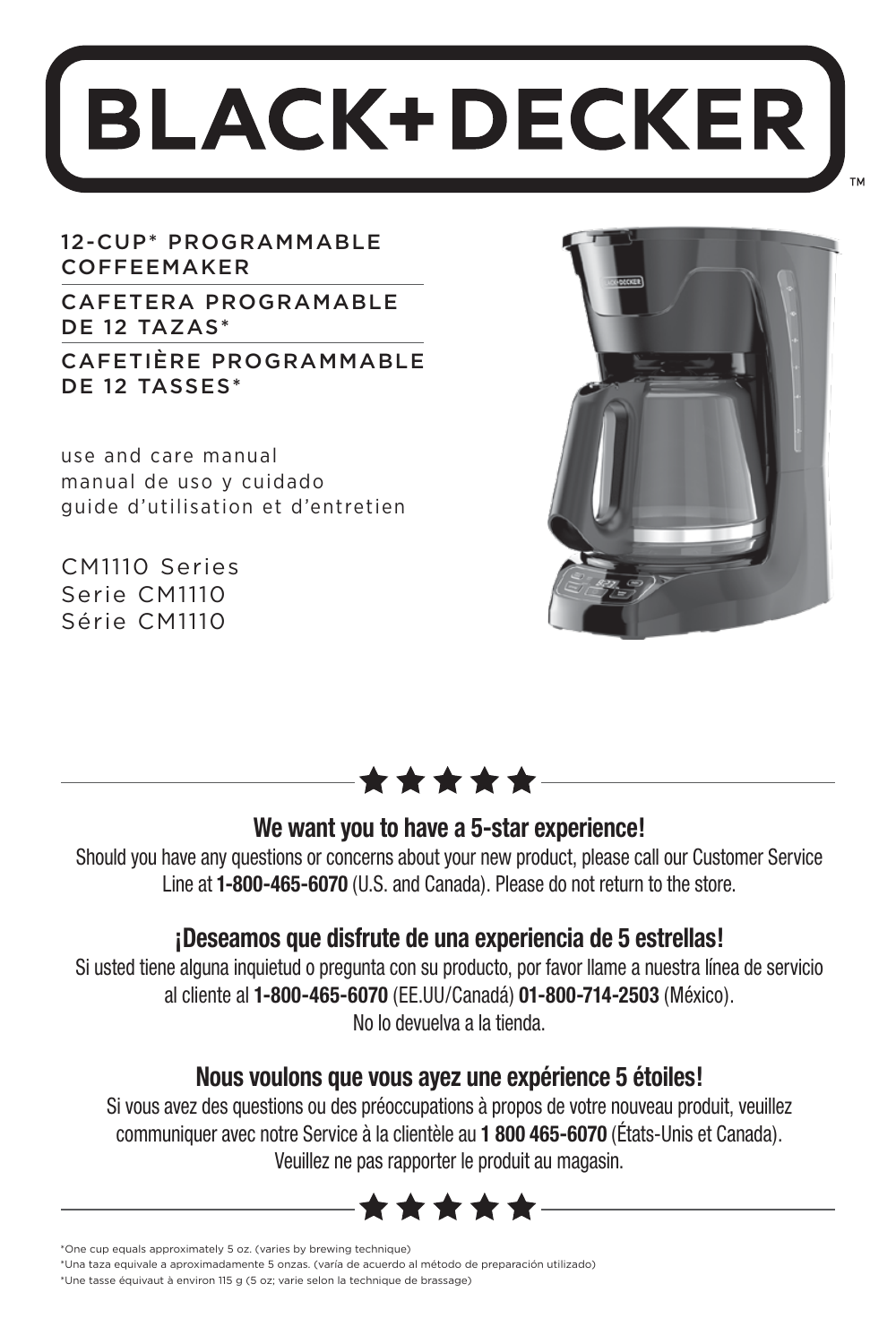### WELCOME!

Congratulations on your purchase of the Black+Decker™ 12-Cup Programmable Coffeemaker. We have developed this guide to ensure optimal product performance and your complete satisfaction. Save this use and care manual and be sure to register your appliance online at www.prodprotect.com/ blackanddecker.

### CONTENTS

| WARRANTY AND CUSTOMER SERVICE INFORMATION10 |
|---------------------------------------------|



**RISK OF FIRE OR ELECTRIC SHOCK. DO NOT OPEN. The lightning symbol refers to "dangerous voltage"; the exclamation symbol refers to maintenance instructions. See below. Warning: To reduce the risk of fire or electric shock, do not remove the cover of the coffeemaker. There are no user-serviceable parts inside. Repair should be done by authorized service personnel only.**

**WARNING**

# SAVE THESE INSTRUCTIONS.

This product is for household use only.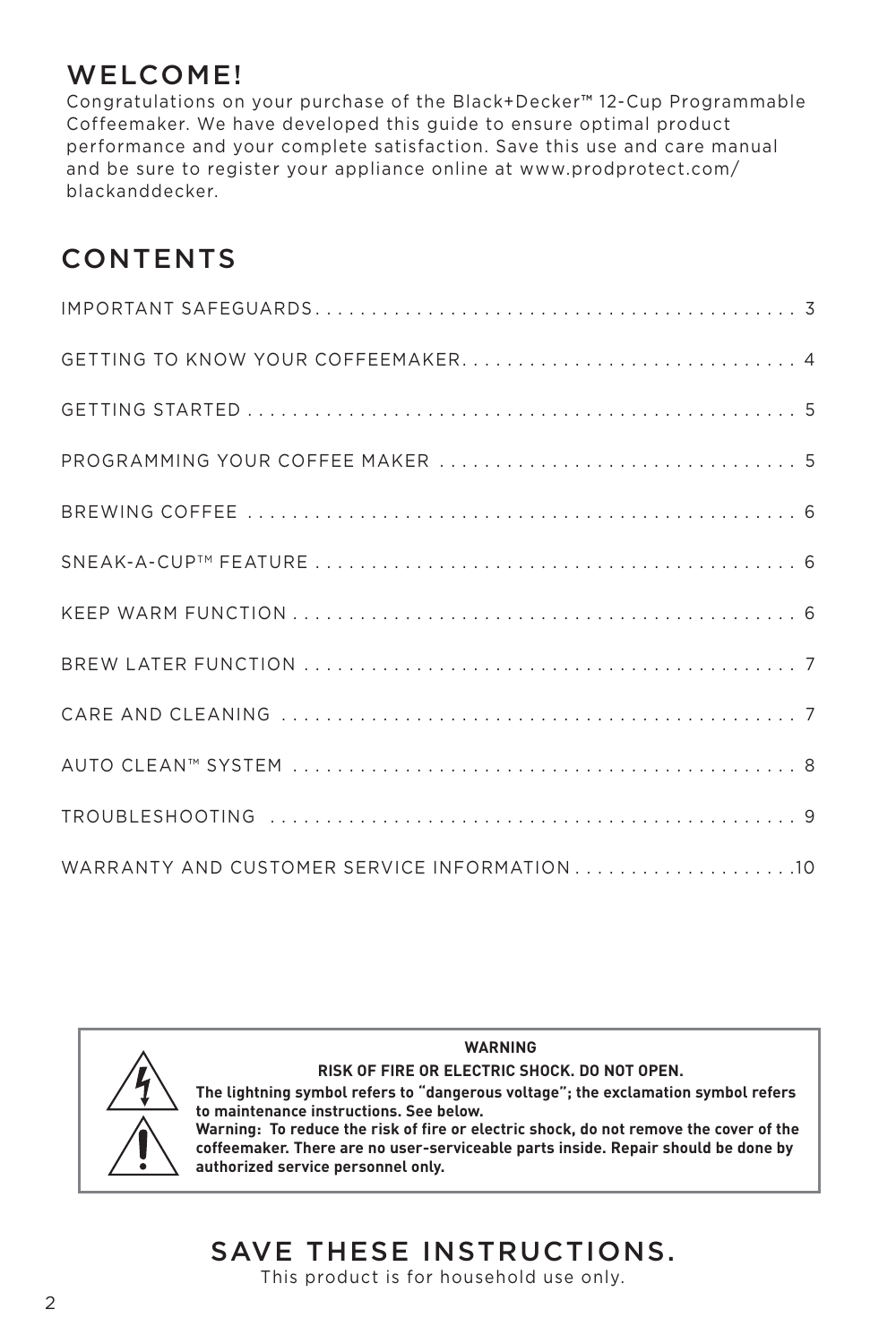Please Read and Save this Use and Care Book.

# **IMPORTANT SAFEGUARDS.**

 When using electrical appliances, basic safety precautions should always be followed to reduce the risk of fire, electric shock, and/or injury, including the following:

- Read all instructions.
- Do not touch hot surfaces. Use handles or knobs.
- To protect against fire, electric shock and injury to persons do not immerse cord, plugs or appliance in water or other liquid.
- Close supervision is necessary when any appliance is used by or near children.
- Unplug from outlet when either the appliance or display clock is not in use, and before cleaning. Allow to cool before putting on or taking off parts, and before cleaning the appliance.
- Do not operate any appliance with a damaged cord or plug, or after the appliance malfunctions or has been damaged in any manner. Contact Consumer Support at the number listed in this manual.
- The use of accessory attachments not recommended by the appliance manufacturer may result in fire, electric shock or injury to persons.
- Do not use outdoors.
- Do not let cord hang over edge of table or counter, or touch hot surfaces.
- Do not place on or near a hot gas or electric burner, or in a heated oven.
- To disconnect, turn the unit off by pressing the ON/ OFF  $(U)$  button, making sure the ON/OFF  $(U)$ light goes out, then remove plug from wall outlet.
- Do not use this appliance for other than intended use.
- Keep lid on the carafe when in use.
- Scalding may occur if the lid is removed during the brewing cycles.
- The carafe is designed for use with this appliance. It must never be used on a range top.
- Do not set a hot carafe on a wet or cold surface.
- Do not use a cracked carafe or a carafe having a loose or weakened handle.
- Do not clean carafe with cleansers, steel wool pads or other abrasive material.
- This appliance is not intended for use by persons (including children) with reduced physical, sensory or mental capabilities, or lack of experience and knowledge, unless they have been given supervision or instruction concerning use of the appliance by a person responsible for their safety.
- Children should be supervised to ensure that they do not play with the appliance.

# **SAVE THESE INSTRUCTIONS. This product is for household use only.**

#### **POLARIZED PLUG (120V models only)**

This appliance has a polarized plug (one blade is wider than the other). To reduce the risk of electric shock, this plug is intended to fit into a polarized outlet only one way. If the plug does not fit fully into the outlet, reverse the plug. If it still does not fit, contact a qualified electrician. Do not attempt to modify the plug in any way.

#### **TAMPER-RESISTANT SCREW**

**Warning:** This appliance is equipped with a tamper-resistant screw to prevent removal of the outer cover. To reduce the risk of fire or electric shock, do not attempt to remove the outer cover. There are no user-serviceable parts inside. Repair should be done only by authorized service personnel.

#### **ELECTRICAL CORD**

1. A short power-supply cord is provided to reduce the risk resulting from becoming entangled in or tripping over a longer cord.

- 2. Extension cords may be used if care is exercised in their use.
- 3. If an extension cord is used:

 a) The marked electrical rating of the extension cord should be at least as great as the electrical rating of the appliance.

 b) If the appliance is of the grounded type, the extension cord should be a grounding-type 3-wire cord.

 c) The cord should be arranged so that it will not drape over the countertop or tabletop where it can be pulled on by children or tripped over.

**Note:** If the power cord is damaged, please contact the warranty department listed in these instructions.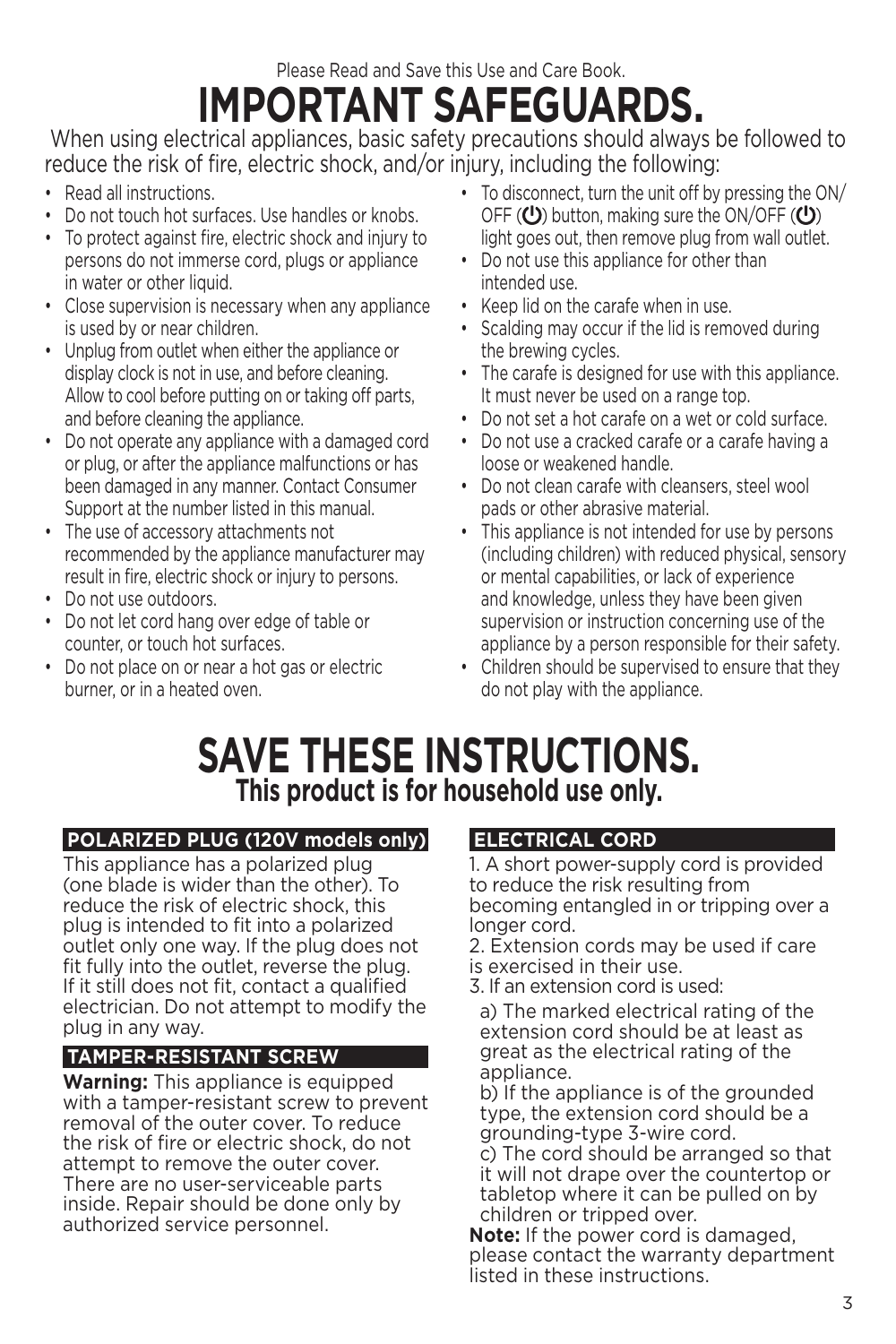### GETTING TO KNOW YOUR COFFEEMAKER



- $1.$   $|id$
- 2. Vortex™ showerhead
- 3. Brew basket (Part # CM1110-01)
- 4. Sneak-A-Cup™ auto pause feature
- 5. Carafe with lid (Part # CM1110-02)
- 6. Control panel
- 7. Water reservoir
- 8. Water level markings
- 9. Nonstick "keep hot" carafe plate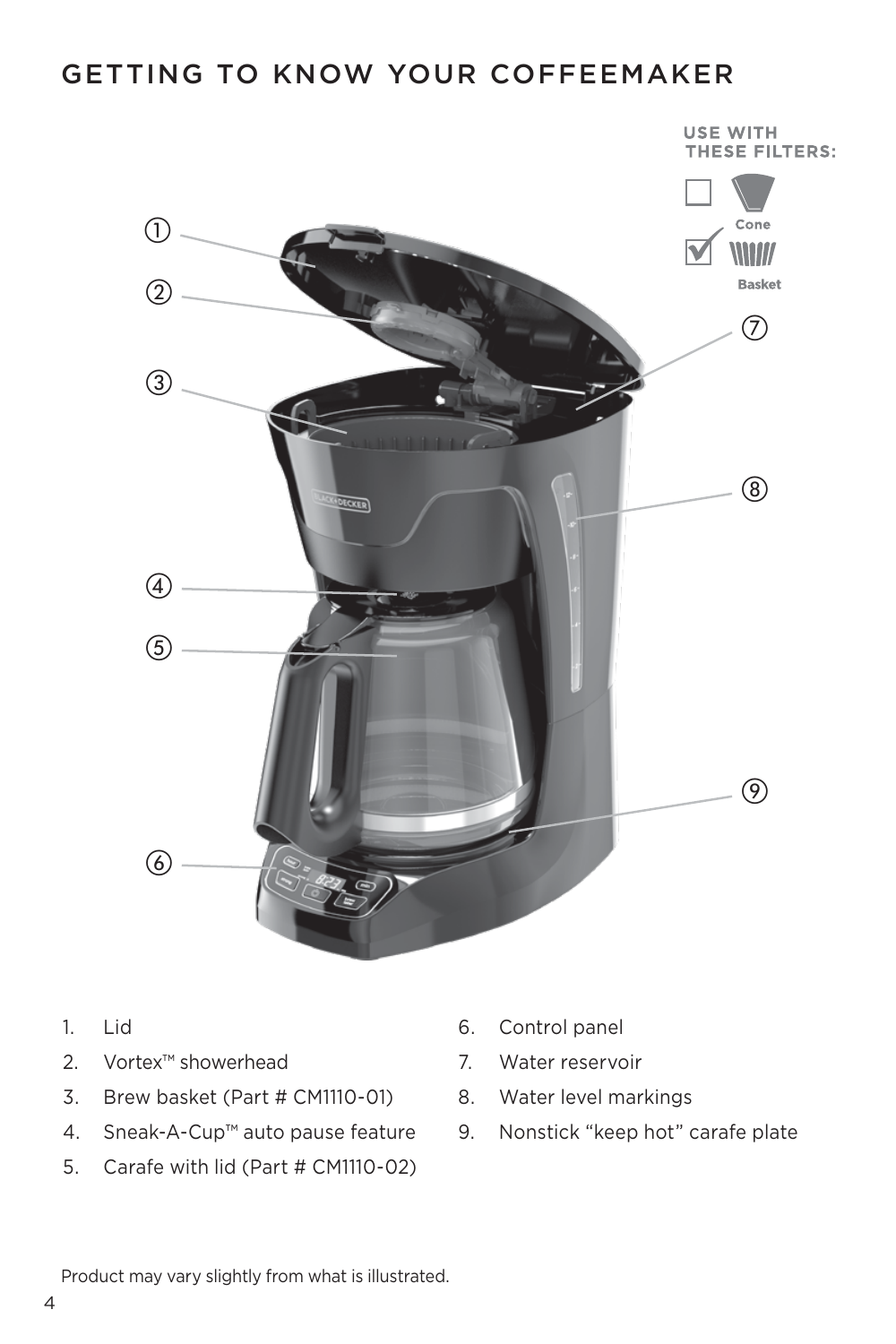### HOW TO USE

This product is for household use only.

### GETTING STARTED

- 1. Remove all packing material, any stickers, and the plastic band around the power plug.
- 2. Go to www.prodprotect.com/blackanddecker to register your product.
- 3. Wash removable parts as instructed in CARE AND CLEANING.
- 4. Clean the inside of your coffeemaker by running two full brewing cycles with water only, no coffee.
	- a. Pour fresh, cold water into the water reservoir up to the 12-cup MAX mark, then place carafe onto the carafe plate.
	- b. Plug cord into standard electrical outlet.
	- c. Push the ON/OFF  $(U)$  button to immediately brew water through the coffeemaker without adding coffee.
	- d. Once the cycle is finished, discard water.
	- e. Turn off appliance, unplug and allow to cool down for 15 minutes before repeating.

### PROGRAMMING YOUR COFFEE MAKER

#### Setting the Digital Clock

- 1. Plug the coffeemaker into a standard electrical outlet.
- 2. The numbers and colon ":" on the digital clock display flashes "12:00".
- 3. Press HOUR and MIN buttons until the correct time appears on the display. The colon "" will continue to flash even after the time is set. (A)



- 4. When the time passes noon, the LED light in the display next to PM illuminates to let you know you are in PM time. If the PM light is not illuminated it is AM time.
- 5. To change the time after it has been set, press either HOUR or MIN once to enter the time setting mode. Then follow the steps above.

**Note:** If the appliance is unplugged or power is interrupted even momentarily, the time may need to be reset.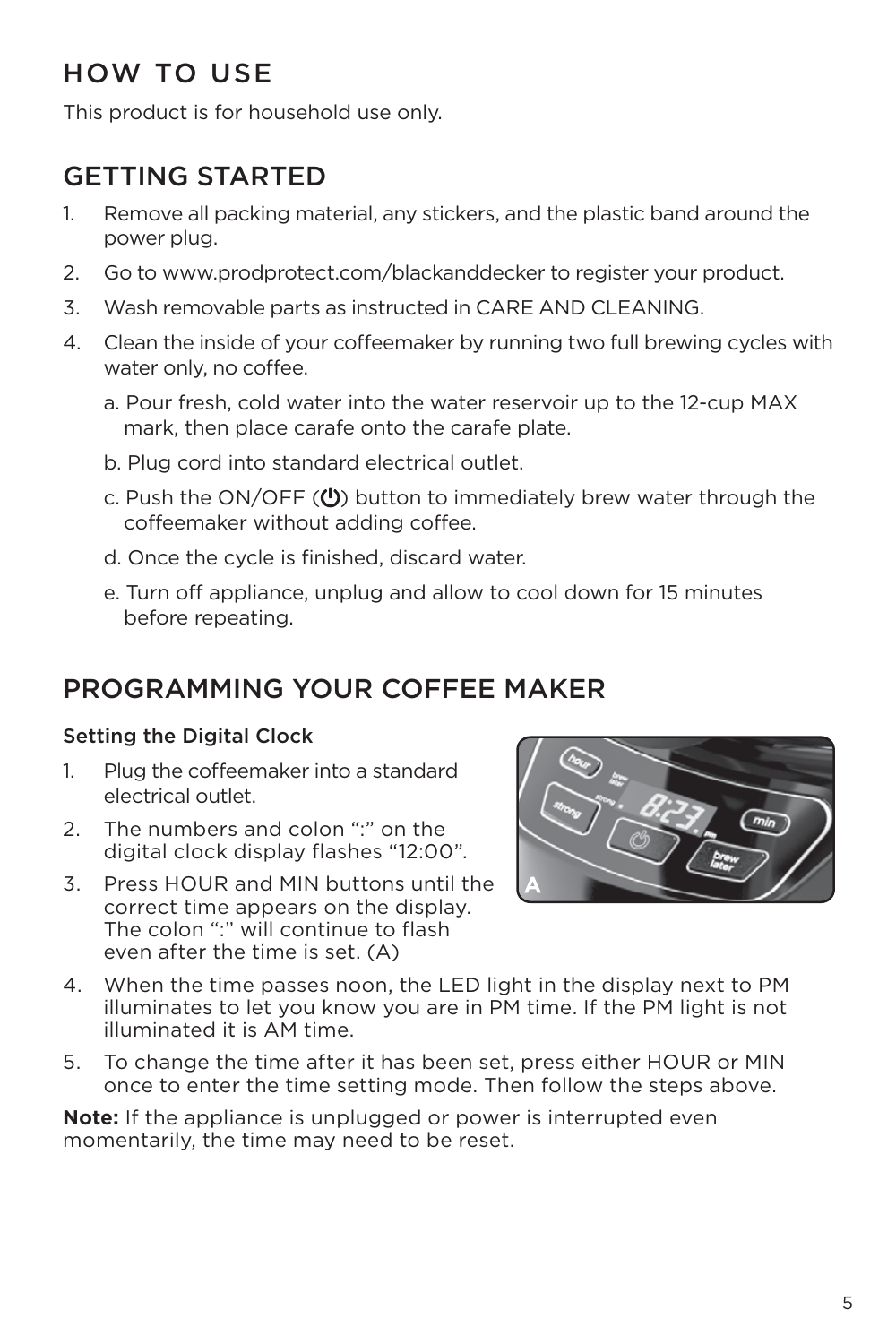### BREWING COFFEE

- 1. Open cover.
- 2. Fill water reservoir with desired amount of water. The 12 line on the side of the reservoir represents a full carafe of coffee. Do not fill past this 12 Cup line.

**Note:** Use spring water or filtered water. Distilled water lacks the minerals necessary to bind to elements of coffee.

**Note:** Filtered water will limit impurities and excessive minerals that can detrimentally impact coffee flavor and machine performance.

- 3. Insert a basket type paper filter into the brew basket.
- 4. Add desired amount of ground coffee. Close lid, making sure it clicks.
- 5. Make sure carafe lid is properly attached to the empty carafe. Close the carafe lid.

**Note:** Coffee may overflow if carafe lid is not properly placed.

- 6. Place empty carafe on the carafe plate.
- 7. If not already plugged in, plug power cord into an outlet.
- 8. If regular brew strength is desired, your coffeemaker is set to brew coffee.
- 9. If strong coffee is desired, press the STRONG button once to select the strong brew. The LED light in the display next to STRONG will illuminate. To turn STRONG mode off press the STRONG button again and the LED light will turn off.

**Note**: We recommend using the STRONG setting to ensure the best flavor whenever brewing 4 cups of coffee or less.

- 10. Press ON/OFF  $\left(\bigcup_{n=1}^{\infty}\right)$  button and brewing begins. The  $\left(\bigcup_{n=1}^{\infty}\right)$  button illuminates while brewing.
- 11. Once coffee grounds have cooled, carefully open cover and, discard used grounds. Close cover.
- 12. The coffeemaker will keep brewed coffee hot for 2 hours and then automatically turn off.

To turn off the coffeemaker at any time press the ON/OFF button  $\mathcal{P}$ ). The  $ON/OFF$  ( $\bigcup$ ) light goes off.

### SNEAK-A-CUP™ FEATURE

Remove the carafe and brewing is paused. The carafe must be placed back on the carafe plate in 30 seconds to prevent overflow. Brewing begins again.

### KEEP WARM FUNCTION

The hot plate remains in "keep warm" mode for 2 hours (120 minutes) following the brew cycle.

- During this time the ON/OFF  $(0)$  button remains illuminated.
- After 2 hours have passed, the heater turns off and the ON/OFF ( $\bigcirc$ ) light turns off.

To turn off the coffeemaker at any time press the ON/OFF button  $(\mathbf{U})$ .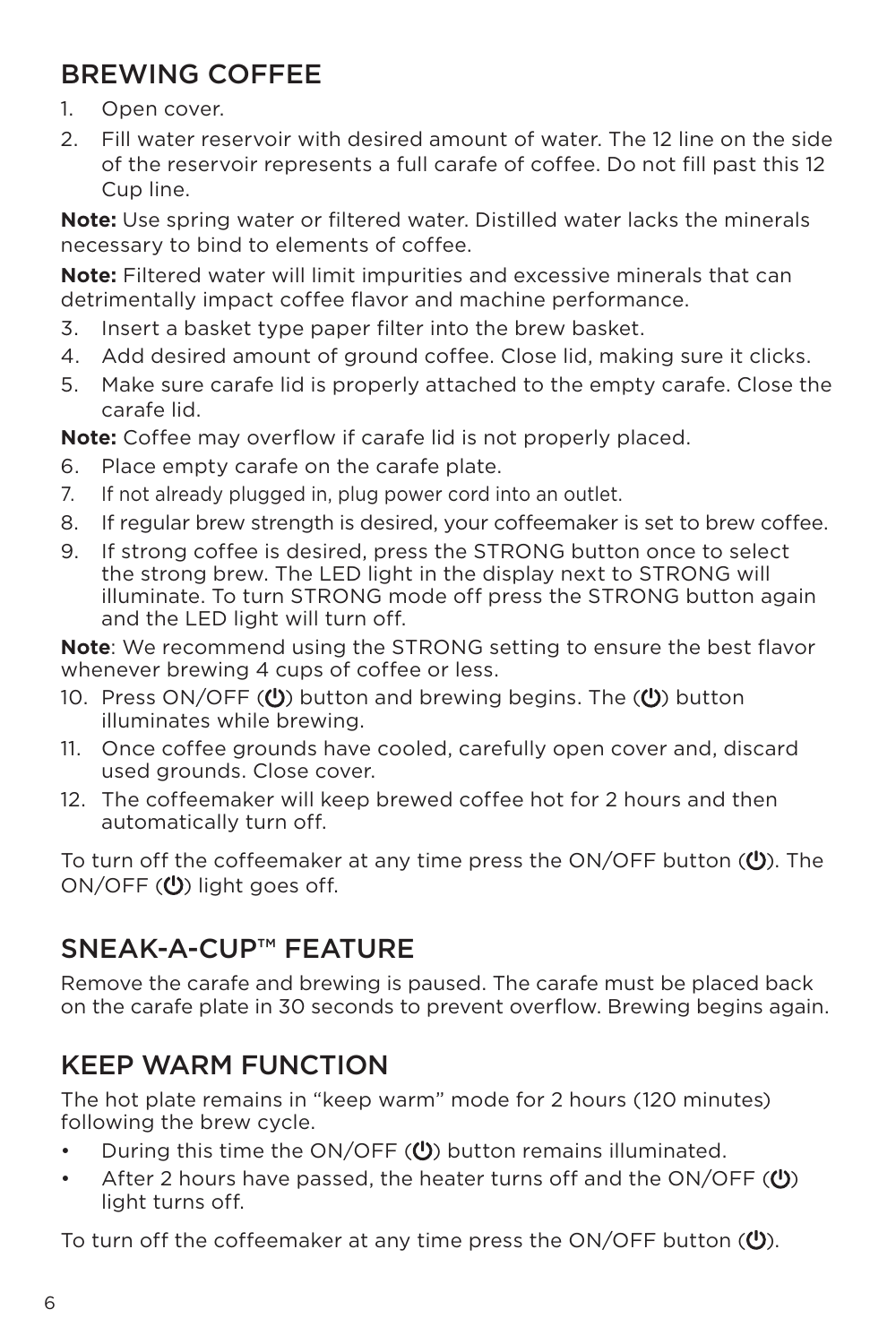### BREW LATER FUNCTION

#### If BREW LATER function has not been previously set:

- 1. Press the BREW LATER button.
- 2. The LED light in the display next to BREW LATER illuminates and flashes once per second.
- 3. Clock shows last BREW LATER time programmed (if no time has been programmed, or unit has been unplugged, BREW LATER time defaults to 12:00 a.m.).
- 4. Use HOUR and MIN buttons to set BREW LATER time (while BREW LATER in display is blinking).
- 5. Press the BREW LATER button again to set the BREW LATER time. Or, the coffeemaker will automatically set itself after 4 seconds with no button pressed.
- 6. The unit will begin brewing at the BREW LATER time.

#### If BREW LATER function is already set:

- 1. Press BREW LATER button to check the BREW LATER time. The clock will flash once per second and display the BREW LATER time for 4 seconds. At this point, you may reset the BREW LATER setting if desired.
- 2. To cancel the BREW LATER function; press and hold the "BREW LATER" button for 3 seconds.
- 3. Four seconds after you stop pressing buttons, the clock reverts to current time.

**Note:** Even though BREW LATER is disabled, the BREW LATER time will still be stored unless unit is unplugged.

### CARE AND CLEANING

This product contains no user serviceable parts. Refer service to qualified service personnel.

#### CLEANING

- Be sure the unit is unplugged and has cooled.
- Wash the removable parts in the top rack of the dishwasher or wash by hand in hot water with dish detergent.
- Wipe the appliance's exterior surface, control panel and carafe plate with a soft damp cloth. Do not use abrasive cleansers or scouring pads. Never immerse the coffeemaker in water.
- To clean the inside of the cover, open the cover and leave in the open position. Wipe surfaces with a damp cloth.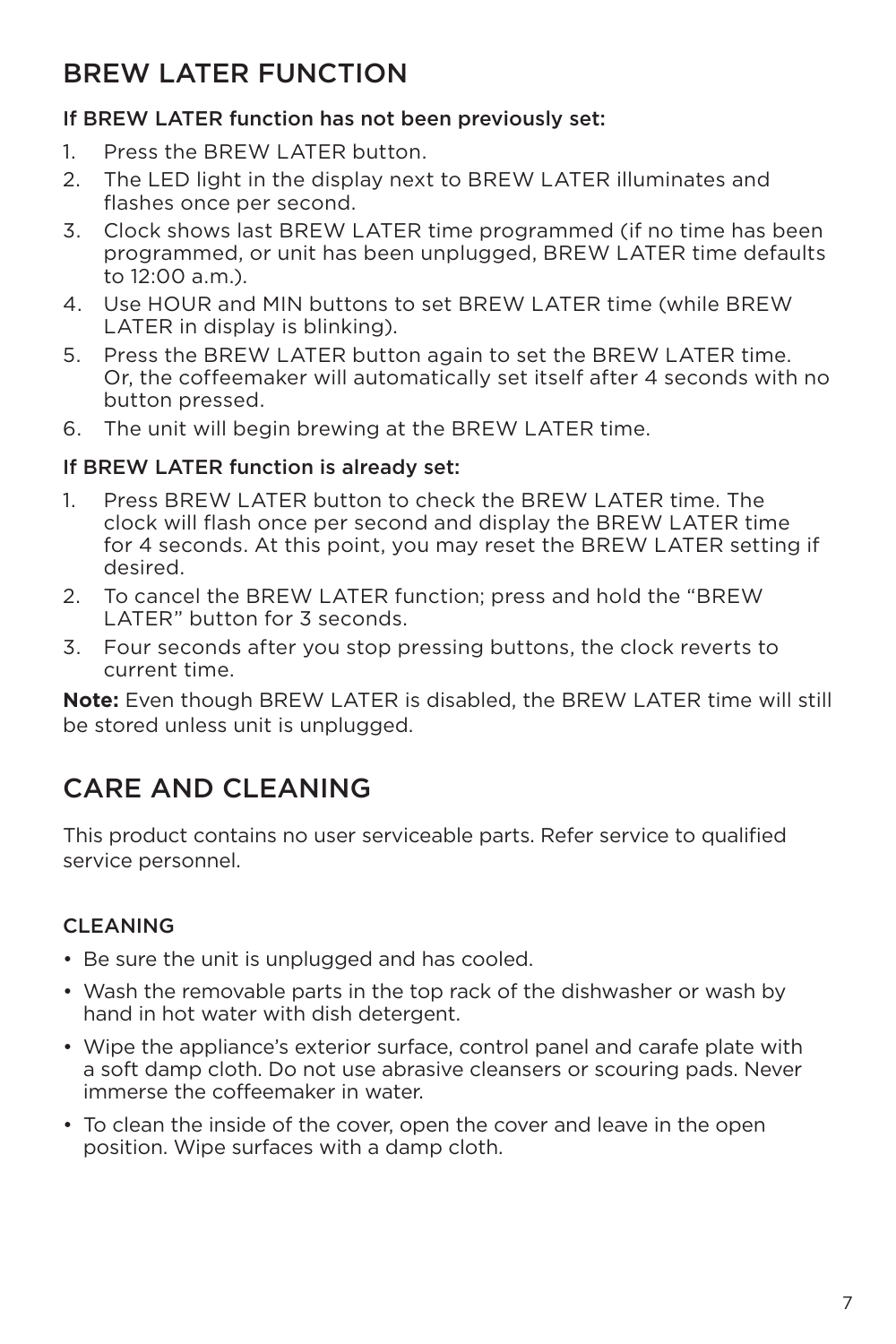### AUTO CLEAN™ SYSTEM

#### De-scaling With Auto Clean™

Over time, calcium deposits or "scale" may build up in your brewer. Scale is non-toxic but if left unattended will hinder brewer performance and cause premature failure. Regularly de-scaling your brewer helps to maintain quality coffee as well as the lifespan of the heating element, and other internal parts that come in contact with water throughout the brew process.

To make the de-scaling process as effortless as possible, an Auto Clean™ system has been programmed into your coffeemaker.

#### When should I use the Auto Clean™ function?

You should clean your coffeemaker after every 60 brews (approximately 2 months). After 60 brews, the clean warning will be activated, and display at the beginning of each brew cycle. "CLEAN" will scroll across the display three times to remind you to clean the coffeemaker.

If you would like to clean your coffeemaker prior to 60 brew cycles because of hard water, you may do so.

#### How do I use the Auto Clean™ function?

Follow the simple steps below. Your coffeemaker will take care of the rest.

- 1. Combine 6 cups of white vinegar and 4 cups of cold water in carafe.
- 2. Pour into water reservoir.
- 3. Make sure the lid of the carafe is in place and place empty carafe on the carafe plate.
- 4. Press and Hold the On/Off button for 4 seconds
- 5. On/Off Button LED illuminates (no blinking)
- 6. "CLEAN" scrolls through the display continuously and the Auto-Clean cycle begins.

#### During the Auto-Clean™ Cycle Function:

- 1. Machine will brew approximately 5 cups of cleaning solution
- 2. Part of the mixture will brew through. Remaining mixture will be held in coffeemaker for 30 minutes before completing its brew through.
- 3. Machine will continue brewing remainder of cleaning solution
- **Note:** The entire cleaning cycle will take 45–60 minutes to complete.
- 4. When the coffeemaker completes the AUTO CLEAN cycle, it shuts off automatically.
- 5. Brew fresh water through appliance following instructions given in GETTING STARTED before brewing coffee again.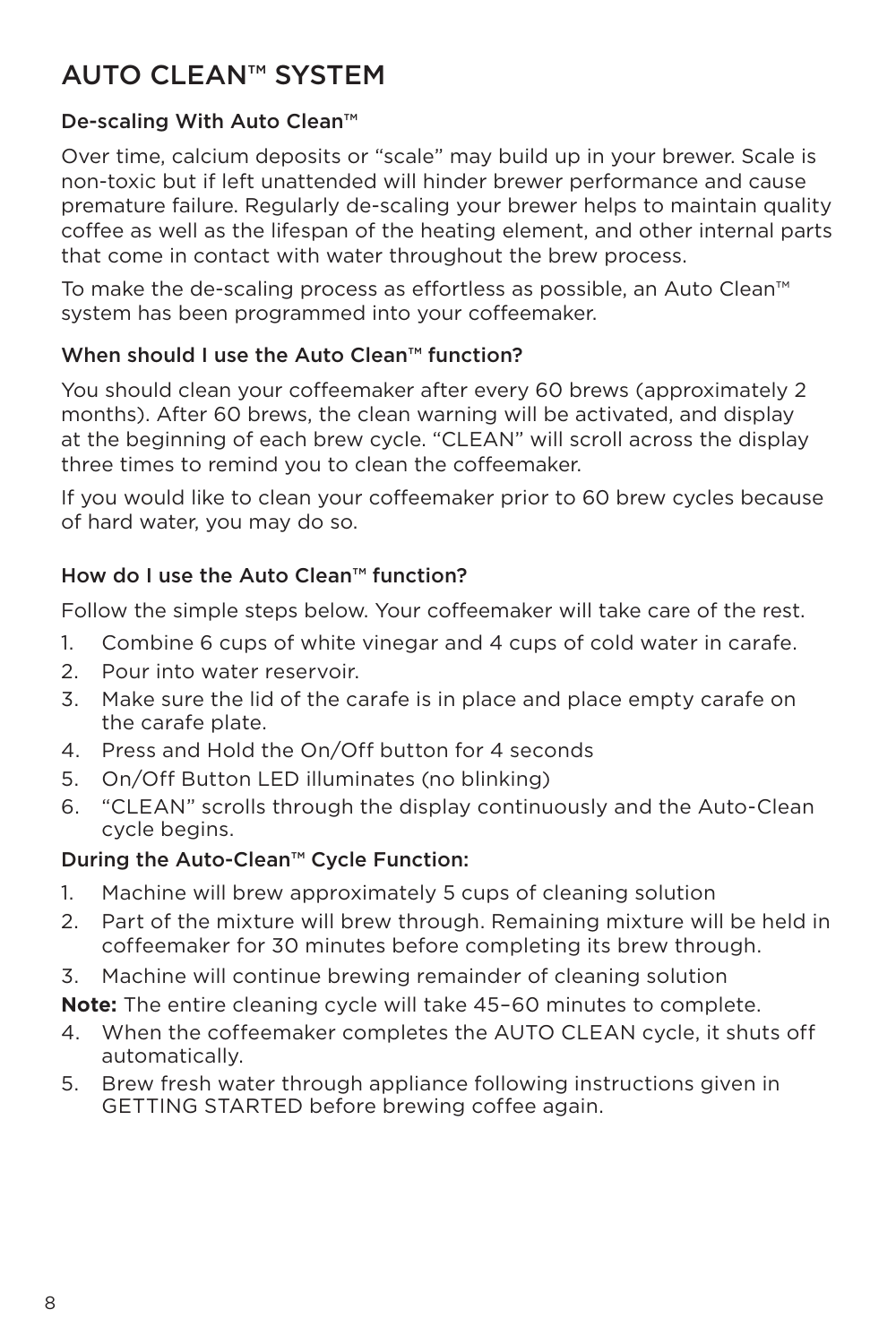### TROUBLESHOOTING

| <b>PROBLEM</b>                                                  | <b>POSSIBLE CAUSE</b>                                                                                 | <b>SOLUTION</b>                                                                                                                                                   |
|-----------------------------------------------------------------|-------------------------------------------------------------------------------------------------------|-------------------------------------------------------------------------------------------------------------------------------------------------------------------|
| Coffeemaker does<br>not turn on.                                | Coffeemaker is not plugged in.                                                                        | Make sure appliance is<br>plugged into a working<br>outlet.                                                                                                       |
| Coffeemaker<br>is leaking.                                      | Water reservoir may be<br>overfilled.                                                                 | Make sure water reservoir<br>has not been filled<br>beyond the 12-cup line.                                                                                       |
|                                                                 | Cover may not be correctly<br>placed on carafe.                                                       | Make sure cover is<br>correctly placed and<br>tightened on carafe                                                                                                 |
|                                                                 | Carafe may not be correctly<br>placed on the carafe plate.                                            | Make sure carafe is<br>placed securely onto<br>the carafe plate.                                                                                                  |
| The filter basket<br>overflows.                                 | The carafe has been removed<br>for longer than 30 seconds<br>when using the Sneak-A-<br>Cup™ feature. | Make sure to replace<br>the carafe within 30<br>seconds during the<br>brewing cycle.                                                                              |
|                                                                 | Excessive amount of coffee<br>is used.                                                                | Reduce the amount of<br>coffee used.                                                                                                                              |
|                                                                 | Brewing with softened<br>water.                                                                       | Always brew with cold,<br>filtered water.                                                                                                                         |
| Coffee sediment in<br>brewed cup of coffee.                     | The filter and/or the brew<br>basket are not properly<br>placed.                                      | Insert filter and basket<br>properly.                                                                                                                             |
|                                                                 | Coffee grounds are small<br>enough to pass through<br>the permanent filter.                           | While it is normal<br>to see some coffee<br>sediment when using<br>a permanent filter,<br>a coarser grind can<br>reduce the amount of<br>sediment.                |
| The coffeemaker<br>brews slowly.                                | The coffeemaker needs<br>cleaning.                                                                    | Follow the instructions in<br>the Auto Clean™ function<br>section. More than one<br>cleaning cycle may be<br>required if the coffeemaker<br>is heavily calcified. |
| The coffeemaker does<br>not brew all water in the<br>reservoir. | The coffeemaker needs<br>cleaning.                                                                    | Follow the instructions in<br>the Auto Clean™ function<br>section. More than<br>one cleaning cycle is<br>probably needed.                                         |

If additional assistance is needed, please contact our consumer service team at 1-800-465-6070.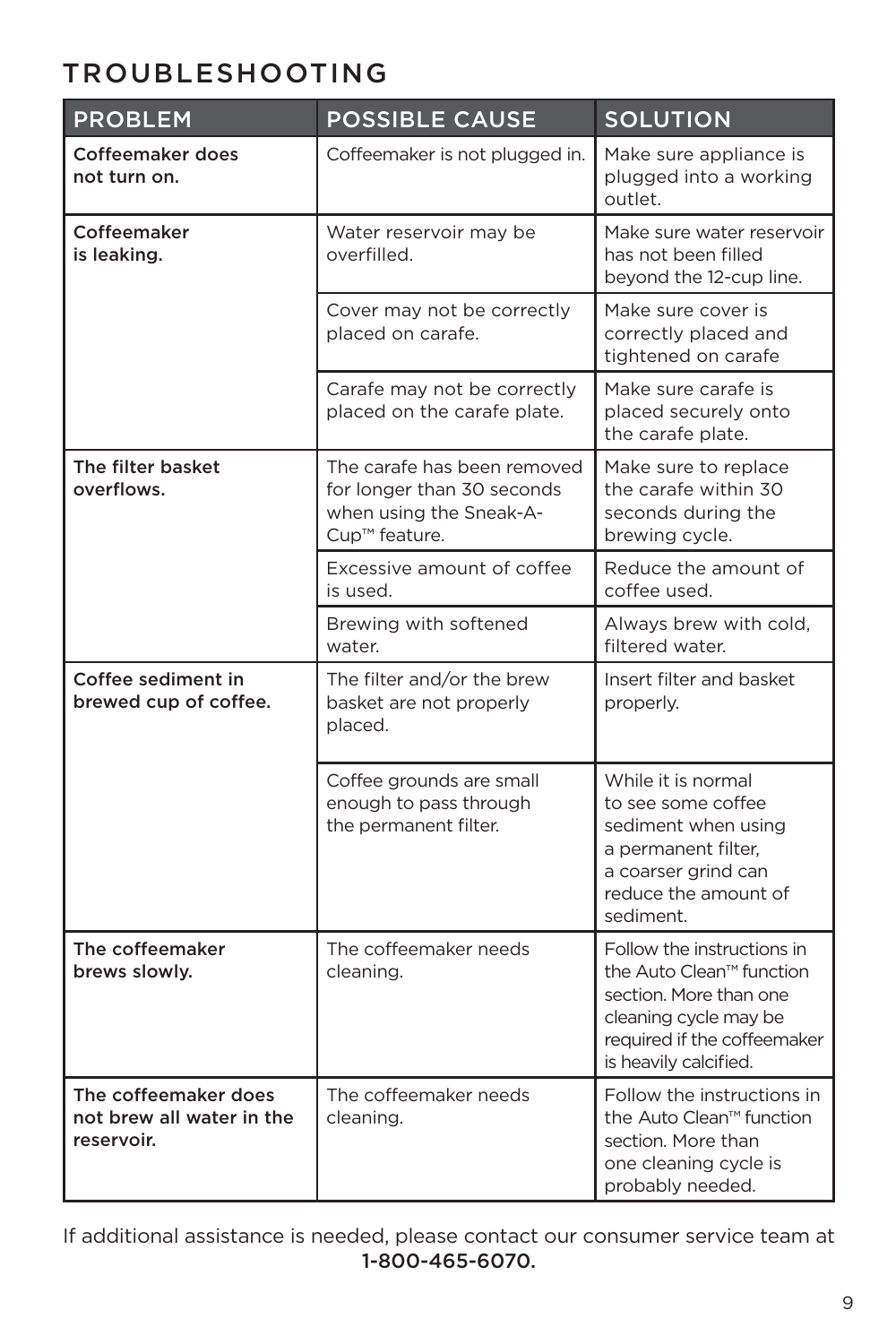### NEED HELP?

For service, repair or any questions regarding your appliance, please call our Customer Service Line at 1-800-465-6070. Please DO NOT return the product to the place of purchase. Also, please DO NOT mail product back to manufacturer, nor bring it to a service center. You may also want to consult the website listed on the cover of this pamphlet.

#### Warranty Information

#### (Applies only in the United States and Canada)

#### What does it cover?

• Any defect in material or workmanship provided; however, Spectrum Brands' liability will not exceed the purchase price of product.

#### For how long?

• Two years from the date of original purchase with proof of such purchase.

#### What will we do to help you?

• Provide you with a reasonably similar replacement product that is either new or factory refurbished.

#### How do you get service?

- Save your receipt as proof of date of sale.
- Visit the online service website at www.prodprotect.com/blackanddecker, or call toll-free **1-800-465-6070**, for general warranty service.
- If you need parts or accessories, please call **1-800-738-0245**.

#### How does state law relate to this warranty?

• This warranty gives you specific legal rights. You may also have other rights that vary from state to state or province to province.

#### What does your warranty not cover?

- Damage from commercial use
- Damage from misuse, abuse or neglect
- Products that have been modified in any way
- Products used or serviced outside the country of purchase
- Glass parts and other accessory items that are packed with the unit
- Shipping and handling costs associated with the replacement of the unit
- Consequential or incidental damages (Please note, however, that some states do not allow the exclusion or limitation of consequential or incidental damages, so this limitation may not apply to you.)

#### Are there additional warranty exclusions?

**• This warranty shall not be valid where it is contrary to U.S. and other applicable laws, or where the warranty would be prohibited under any economic sanctions, export control laws, embargos, or other restrictive trade measures enforced by the United States or other applicable jurisdictions. This includes, without limitation, any warranty claims implicating parties from, or otherwise located in, Cuba, Iran, North Korea, Syria and the disputed Crimea region.**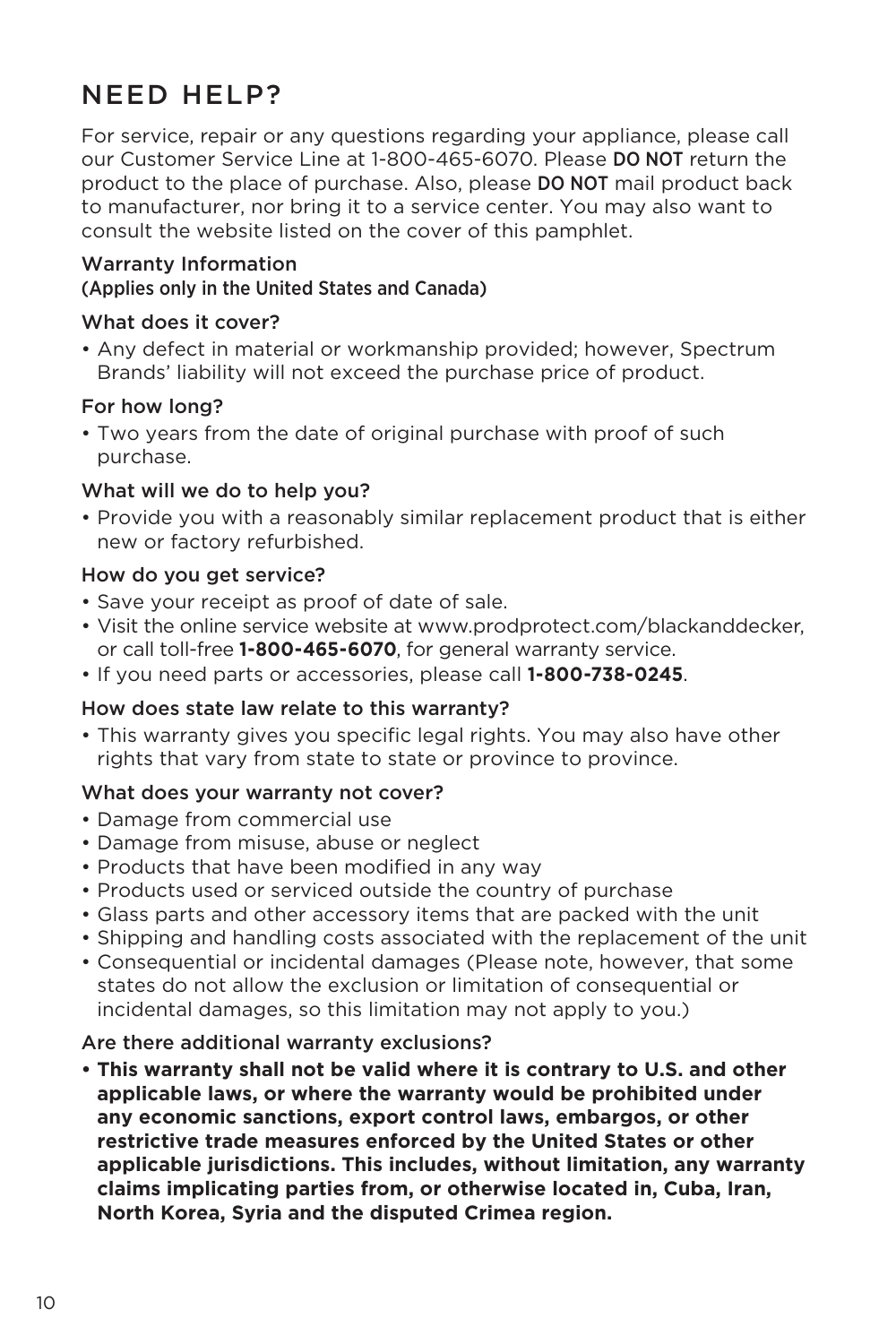### ¡BIENVENIDO!

¡Felicitaciones por su compra de la cafetera de la BLACK+DECKER! Hemos desarrollado este manual para asegurar rendimiento óptimo y su satisfacción total. Conserve este manual de uso y cuidado y asegúrese de registrar su producto en línea visitando www.prodprotect.com/blackanddecker.

### TABLA DE CONTENIDOS

| INSTRUCCIONES IMPORTANTES DE SEGURIDAD 12              |
|--------------------------------------------------------|
|                                                        |
|                                                        |
|                                                        |
|                                                        |
|                                                        |
|                                                        |
| FUNCIÓN BREW LATER (PREPARAR CAFÉ MÁS TARDE) 16        |
|                                                        |
|                                                        |
|                                                        |
| GARANTÍA E INFORMACIÓN DE SERVICIO PARA EL CLIENTE  20 |



### **PRECAUCIÓN**

**RIESGO DE INCENDIO O DE DESCARGA ELÉCTRICA. NO ABRA.**

**El símbolo de un rayo indica voltaje peligroso. El signo de exclamación indica importantes instrucciones de mantenimiento. Consulte a continuación:**

**Precaución: Para reducir el riesgo de incendio o de descarga eléctrica, no retire la cubierta de la cafetera. No contiene por dentro partes reparables por el consumidor. Cualquier reparación deberá ser efectuada únicamente por personal autorizado.**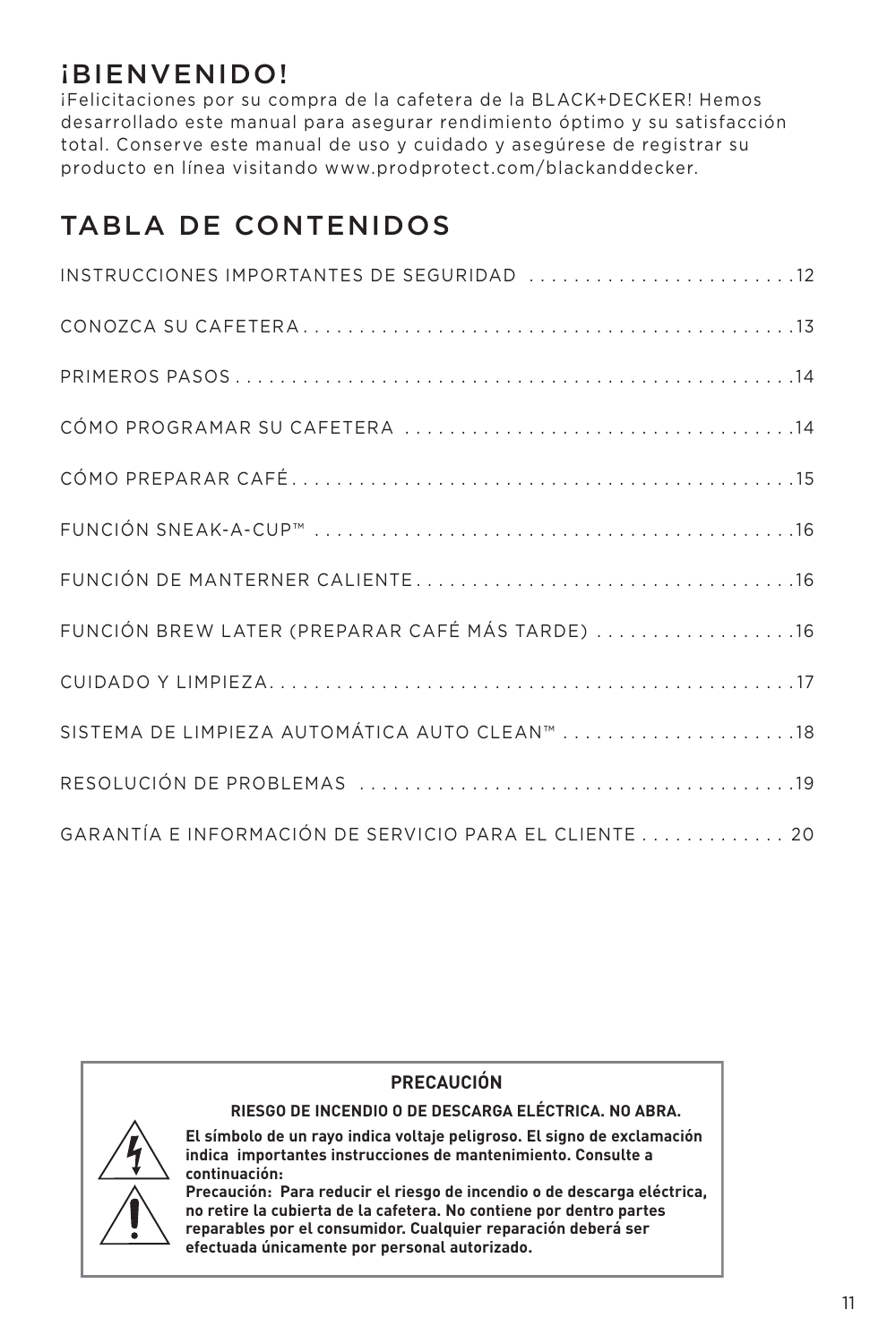Por favor lea este instructivo antes de usar el producto.

# **INSTRUCCIONES IMPORTANTES DE SEGURIDAD**

Cuando se utilizan aparatos eléctricos, siempre se debe respetar ciertas medidas de seguridad a fin de reducir el riesgo de un incendio, un descarga eléctrica y (o) lesiones a las personas, incluyendo las siguientes:

- Lea todas las instrucciones antes de utilizar.
- No toque las superficies calientes. Use las asas o las perillas.
- A fin de protegerse contra un incendio, descarga eléctrica y lesiones a las personas, no sumerja el cable, los enchufes ni el aparato en agua ni en ningún otro líquido.
- Todo aparato eléctrico utilizado cerca de la presencia de los niños o por ellos mismos, requiere la supervisión de un adulto.
- Desenchufe del aparato del tomacorriente cuando éste o el reloj de la pantalla no esté en uso y antes de limpiarlo. Permita que el aparato se enfríe antes de colocarle o retirar las piezas y antes de limpiarlo.
- No opere ningún aparato eléctrico que tenga el cable o el enchufe averiado, que presente un problema de funcionamiento o que esté dañado. Comuníquese con el departamento de Servicio para el Cliente, llamando gratis al número que aparece en la sección de Garantía.
- El uso de accesorios no recomendados por el fabricante para ser utilizados con este aparato puede ocasionar incendio, descarga eléctrica o lesiones a las personas.
- No utilice este aparato a la intemperie.
- No permita que el cable cuelgue del borde de la mesa o del mostrador ni que entre en contacto con las superficies calientes.
- No coloque el aparato sobre ni cerca de una hornilla de gas o eléctrica ni adentro de un horno caliente.
- Para desconectar, apague la unidad presionando el botón  $(U)$  ON/OFF (encendido/apagado), asegurando que la luz  $\left(\bigcup_{n=1}^{\infty} O\right)$  ON/OFF (encendido/ apagado) se apague, luego retire el enchufe del tomacorriente.
- Este aparato se debe usar únicamente con el fin previsto.
- La tapa debe mantenerse sobre la jarra cuando el aparato está en uso.
- El retirar o abrir la tapa durante el ciclo de colado puede ocasionar quemaduras.
- La jarra está diseñada para ser utilizada con este aparato. Jamás se deberá utilizar sobre una estufa.
- Nunca coloque una jarra caliente sobre una superficie fría ni mojada.
- No utilice la jarra si el vidrio se ha rajado o si el asa está floja o débil.
- No limpie la jarra con limpiadores abrasivos, con almohadillas de fibra de metal ni demás limpiadores abrasivos.
- Este aparato no está diseñado para ser usado por personas (incluyendo los niños) con su capacidad física, psíquica o sensorial reducida, o con falta de experiencia o sabiduria, a menos que sean supervisadas o instruidas acerca del uso del aparato por una persona responsable de su seguridad.
- Los niños deben ser supervisados para asegurar que no jueguen con el aparato.

# **CONSERVE ESTAS INSTRUCCIONES. Este aparato eléctrico es para uso doméstico solamente.**

#### **ENCHUFE POLARIZADO (Solamente para los modelos de 120V)**

Este aparato cuenta con un enchufe polarizado (un contacto es más ancho que el otro). A fin de reducir el riesgo de un descarga eléctrica, este enchufe encaja en un tomacorriente polarizada en un solo sentido. Si el enchufe no entra en el tomacorriente, inviértalo y si aun así no encaja, consulte con un electricista. Por favor no trate de alterar esta medida de seguridad.

#### **TORNILLO DE SEGURIDAD**

**Advertencia:** Este aparato cuenta con un tornillo de seguridad para evitar la remoción de la cubierta exterior del mismo. A fin de reducir el riesgo de incendio o de descarga eléctrica, por favor no trate de remover la cubierta exterior. Este producto no contiene piezas reparables por el consumidor. Toda reparación se debe llevar a cabo únicamente por personal de servicio autorizado.

#### **CABLE ÉLECTRICO**

- 1. El producto debe proporcionarse con un cable corto para reducir el riesgo de enredarse o de tropezar con un cable largo.
- 2. Se encuentran disponibles cables de extensión más largos, que es posible utilizar si se emplea el cuidado debido.
- 3. Si un cable de extensión es utilizado:
	- a) La capacidad eléctrica del cable de extensión debe ser por lo menos igual que la capacidad eléctrica nominal del electrodoméstico.
	- b) Si el aparato es de conexión a tierra, el cable de extensión debe ser un cable de tres alambres de conexión a tierra.
	- c) Uno debe de acomodar el cable más largo de manera que no cuelgue del mostrador o de la mesa, para evitar que un niño tire del mismo o que alguien se tropiece.

**Nota:** Si el cable de alimentación está dañado, por favor llame al número de Servicios para el Cliente que aparece en estas instrucciones.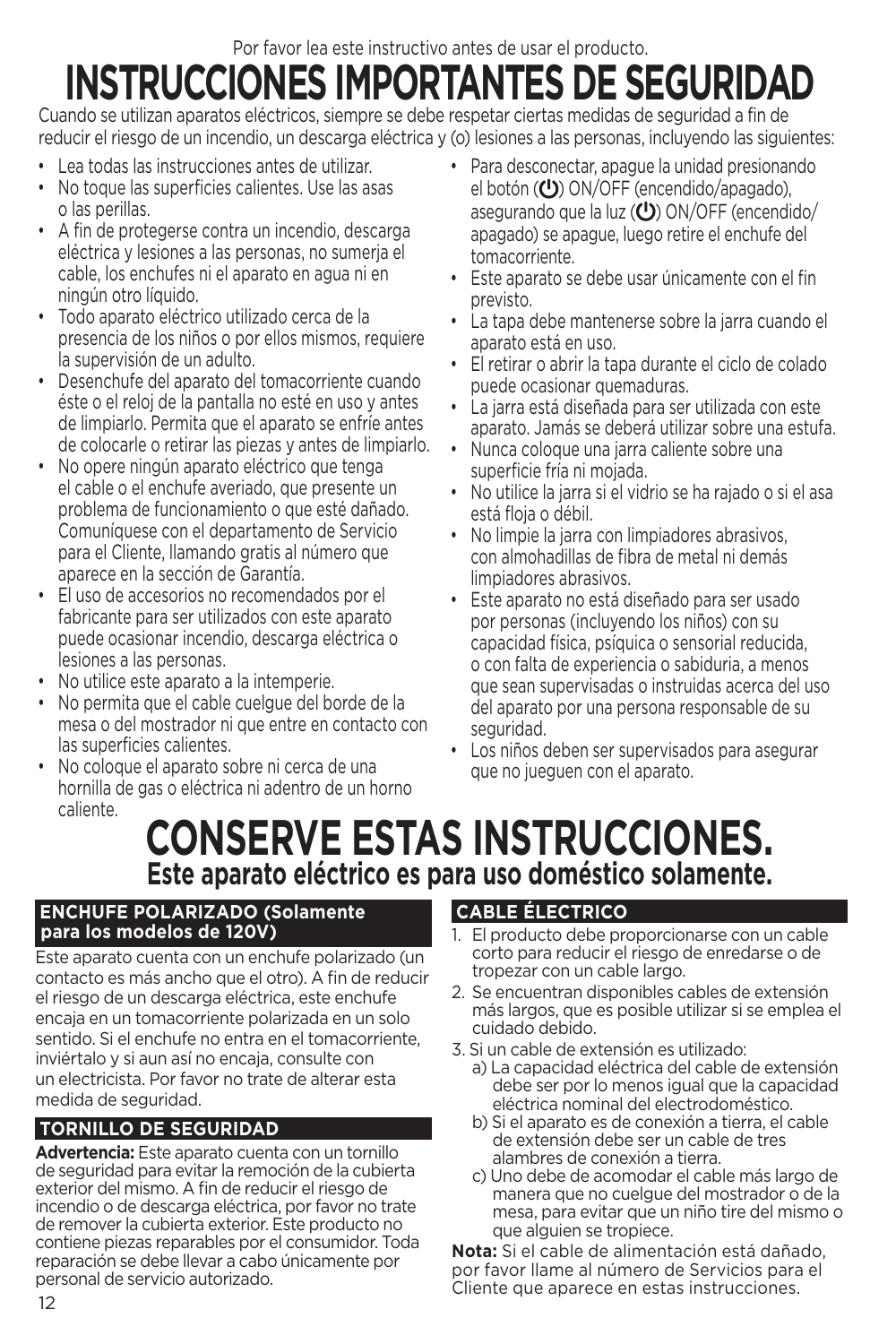

- 1. Tapa
- 2. Distribuidor de vórtice de agua
- 3. Cesta del filtro extraíble (pieza no. CM1110-01)
- 4. Función de pausa automática Sneak-A-Cup™
- 5. Jarra con tapa (pieza no. CM1110-02)
- 6. Panel de control
- 7. Tanque de agua
- 8. Marcas de nivel de agua
- 9. Placa antiadherente de la jarra para "Mantener Caliente" el café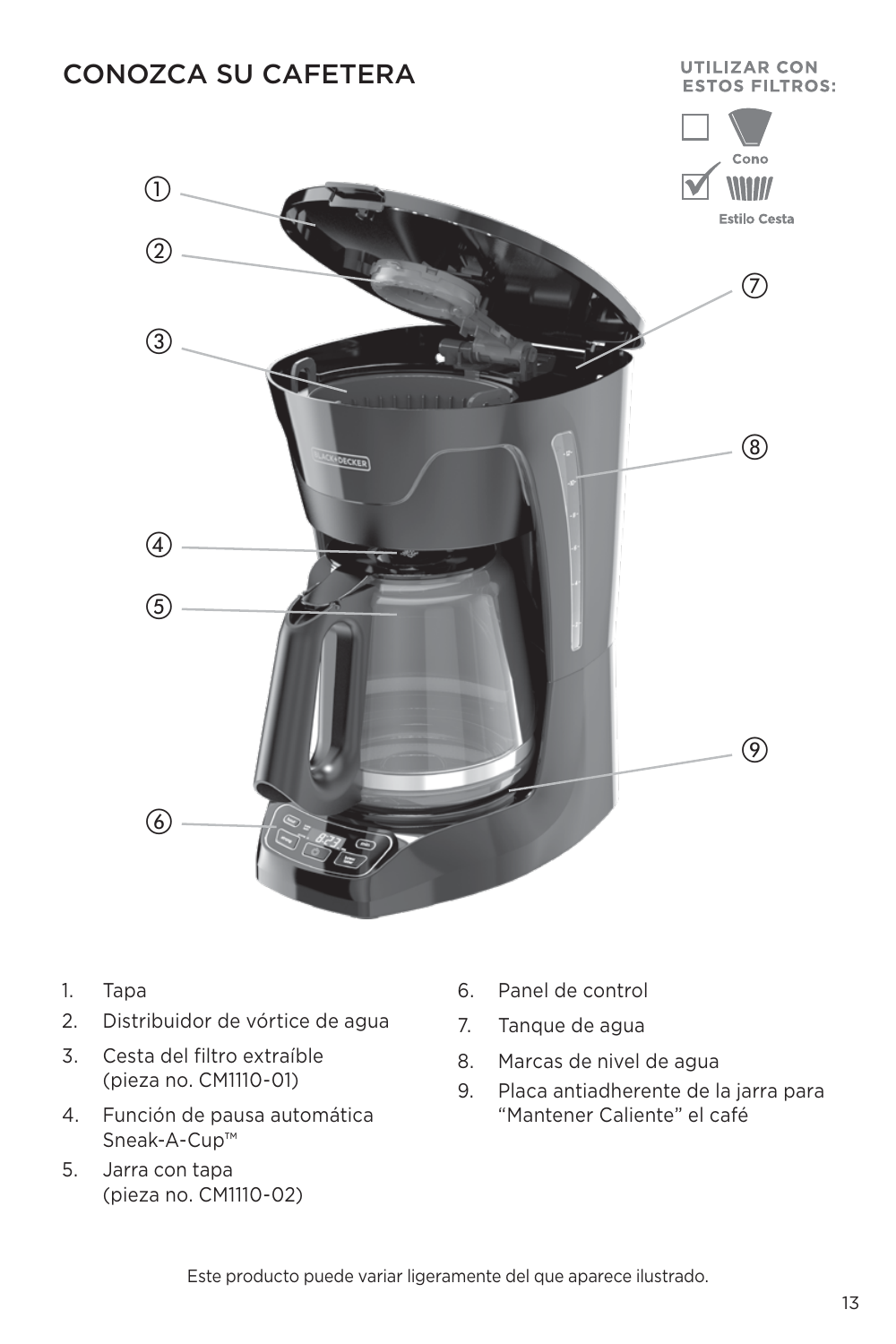### CÓMO USAR

Este producto es para uso doméstico solamente.

### PRIMEROS PASOS

- 1. Retire todo material de empaque, toda etiqueta adherida al producto y la tira plástica alrededor del enchufe.
- 2. Vaya a www.prodprotect.com/blackandecker para registrar su producto.
- 3. Lave las partes extraíbles según las instrucciones en la sección de CUIDADO Y LIMPIEZA.
- 4. Limpie el interior de su cafetera realizando dos ciclos de preparación completos con solo agua, sin café.
	- a. Vierta agua fresca y fría dentro del tanque de agua hasta la marca de 12 tazas MAX, luego coloque la jarra sobre la placa de la jarra.
	- b. Enchufe el cable a un tomacorriente estándar.
	- c. Presione el botón ( $\bigcup$ ) ON/OFF (encendido/apagado) para colar inmediatamente agua a través de la cafetera sin agregar café.
	- d. Después que termine el ciclo de preparación, deseche el agua.
	- e. Apague el aparato, desenchufe y deje que se enfríe por 15 minutos antes de repetir el proceso.

### CÓMO PROGRAMAR SU CAFETERA

#### Ajuste del Reloj Digital

- 1. Enchufe la cafetera a un tomacorriente estándar.
- 2. Los números y los dos puntos ":" en la pantalla del reloj digital parpadean rápidamente "12:00".



- 3. Presione los botones HOUR (hora) y MIN (minutos) hasta que la hora correcta aparezca en la pantalla. Los dos puntos ":" continuarán parpadeando rápidamente aun después de fijar la hora. (A)
- 4. Cuando la hora pase el mediodía, la luz LED al lado de PM en la pantalla se ilumina para dejarle saber que está en horario PM. Si la luz PM no está iluminada, está en horario AM.
- 5. Para cambiar la hora después de programarla, presione el botón HOUR o MIN una vez para acceder el modo de ajuste de hora. Luego siga los pasos de arriba.

**Nota:** Si se desenchufa el aparato o se interrumpe la electricidad, aunque sea momentáneamente, puede ser necesario reajustar la hora.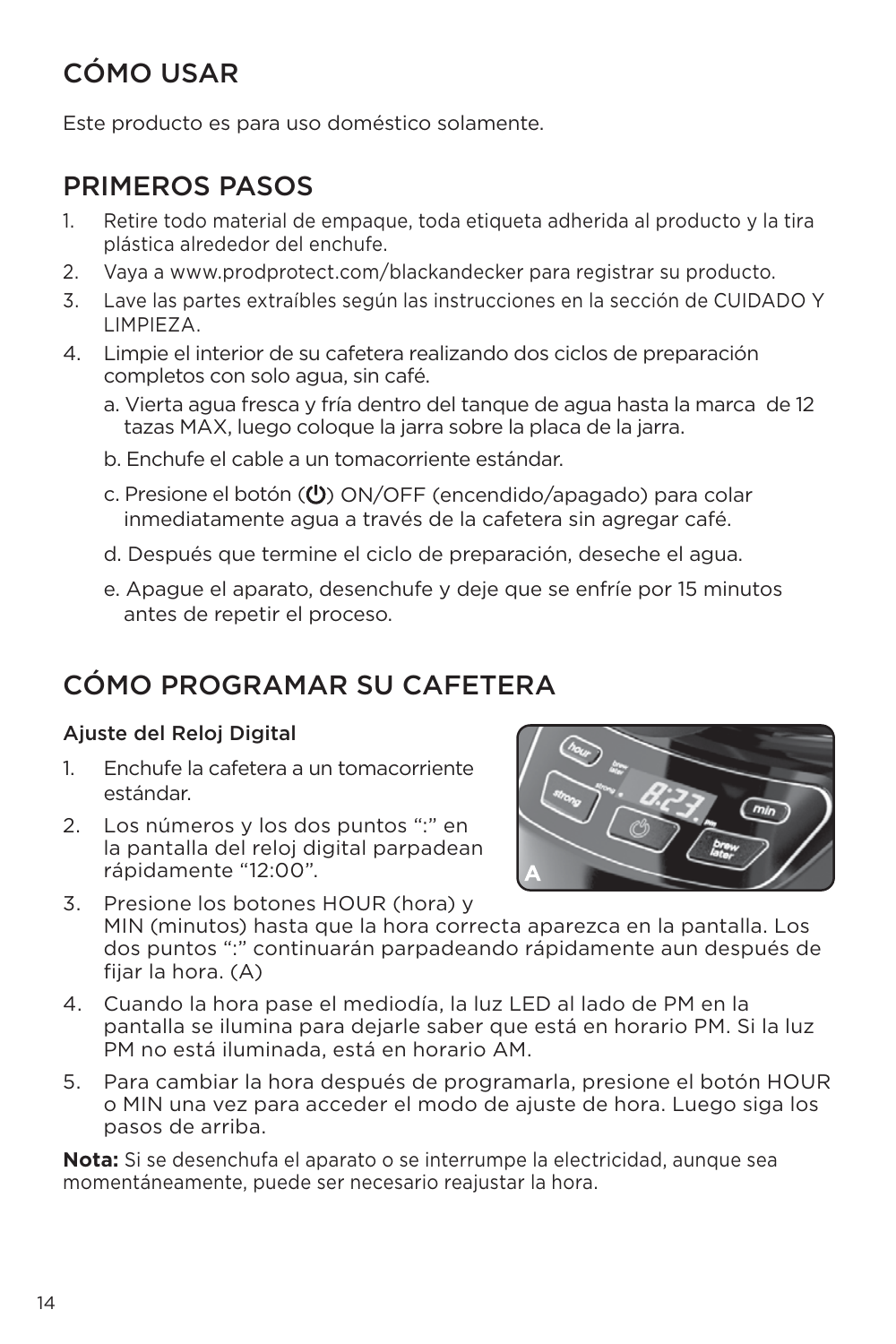### CÓMO PREPARAR CAFÉ

- 1. Abra la tapa.
- 2. Llene el tanque de agua con la cantidad de agua deseada. La línea marcada 12 tazas representa una jarra llena de café. No llene el tanque pasado de esta línea de 12 tazas (máxima).

**Nota:** Utilice agua de manantial o agua filtrada. El agua destilada no contiene los minerales necesarios para fijarse a los elementos del café.

**Nota:** El agua filtrada limitará las impurezas y el exceso de minerales que pueden impactar de manera perjudicial el sabor del café y el rendimiento de la máquina.

- 3. Inserte un filtro de papel estilo cesta dentro de la cesta de preparación.
- 4. Agregue la cantidad deseada de café molido. Cierre la tapa, asegurándose de que emita un sonido de clic al cerrarse.
- 5. Asegúrese de que la tapa esté instalada correctamente a la jarra. Cierre la tapa.

**Nota:** El café puede desbordarse si la tapa de la jarra no está instalada correctamente.

- 6. Coloque la jarra vacía sobre la placa de la jarra.
- 7. Si el cable de alimentación no está enchufado, enchúfelo a un tomacorriente.
- 8. Si se desea la intensidad de preparación regular, su cafetera está lista para preparar café.
- 9. Si se desea un café fuerte, presione el botón STRONG (fuerte) una vez para elegir la preparación fuerte. La luz LED al lado de la palabra STRONG en la pantalla se ilumina. Para apagar el modo de STRONG, presione el botón STRONG una vez más y la luz LED se apagará.

**Nota:** Se recomienda utilizar la función STRONG para asegurar el mejor sabor al preparar 4 tazas o menos de café.

- 10. Presione el botón  $(U)$  (encendido/apagado) para comenzar el ciclo de preparación. El botón  $\left(\bigcup_{i=1}^{n} a_i\right)$  se ilumina durante el ciclo de preparación.
- 11. Una vez que se enfríen los granos de café molido, cuidadosamente abra la tapa y deseche los granos de café molido utilizados. Cierre la tapa.
- 12. La cafetera mantendrá caliente el café preparado por 2 horas y luego se apagará automáticamente.

Para apagar la cafetera en cualquier momento, presione el botón  $\left(\bigcup_{i=1}^{n} A_i\right)$ (encendido/apagado). La luz del botón  $(\bigcup)$  se apaga.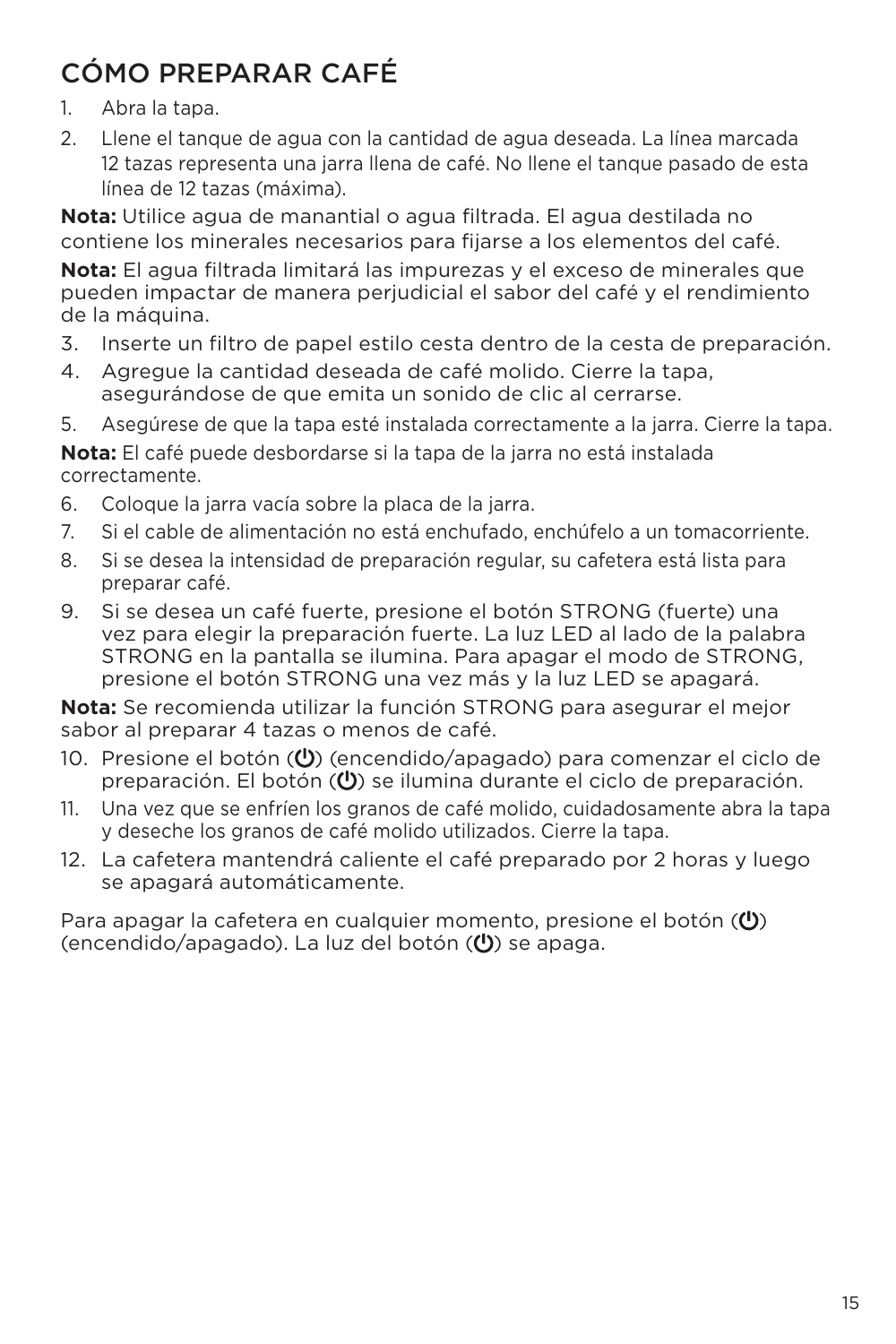### FUNCIÓN SNEAK-A-CUP™

Retire la jarra y el ciclo de preparación pausará. La jarra debe ser colocada de nuevo sobre la placa en 30 segundos para evitar derrames. El ciclo de preparación comenzará de nuevo.

### FUNCIÓN DE MANTENER CALIENTE

La placa para la jarra se mantiene en el modo de "mantener caliente" por 2 horas (120 minutos) seguido del ciclo de preparación.

- Durante este tiempo, el botón ((<sup>I</sup>)) ON/OFF (encendido/apagado) se mantiene iluminado.
- Después de pasar 2 horas, el calentador se apaga y la luz  $ON/OFF$  ( $\bigcirc$ ) se apaga.

Para apagar la cafetera en cualquier momento, presione el botón  $\langle 0 \rangle$ ON/OFF (encendido/apagado).

### FUNCIÓN BREW LATER (PREPARAR CAFÉ MÁS TARDE)

#### Si no se ha fijado la hora de la función BREW LATER:

- 1. Presione el botón BREW LATER.
- 2. La luz LED al lado de la función BREW LATER en la pantalla se ilumina y parpadea rápidamente una vez por segundo.
- 3. El reloj muestra la última hora de preparación programada (si no se ha programado ninguna hora o se ha desenchufado la unidad, la hora de preparación de 12:00 a.m. aparece automáticamente).
- 4. Utilice los botones HOUR y MIN para fijar la hora de la función BREW LATER (mientras BREW LATER esté parpadeando en la pantalla).
- 5. Presione el botón BREW LATER una vez más para programar la hora de la función BREW LATER. O, si no se presiona ningún botón después de 4 segundos. la cafetera se programará automáticamente.
- 6. La unidad comenzará la preparación a la hora fijada en la función BREW LATER.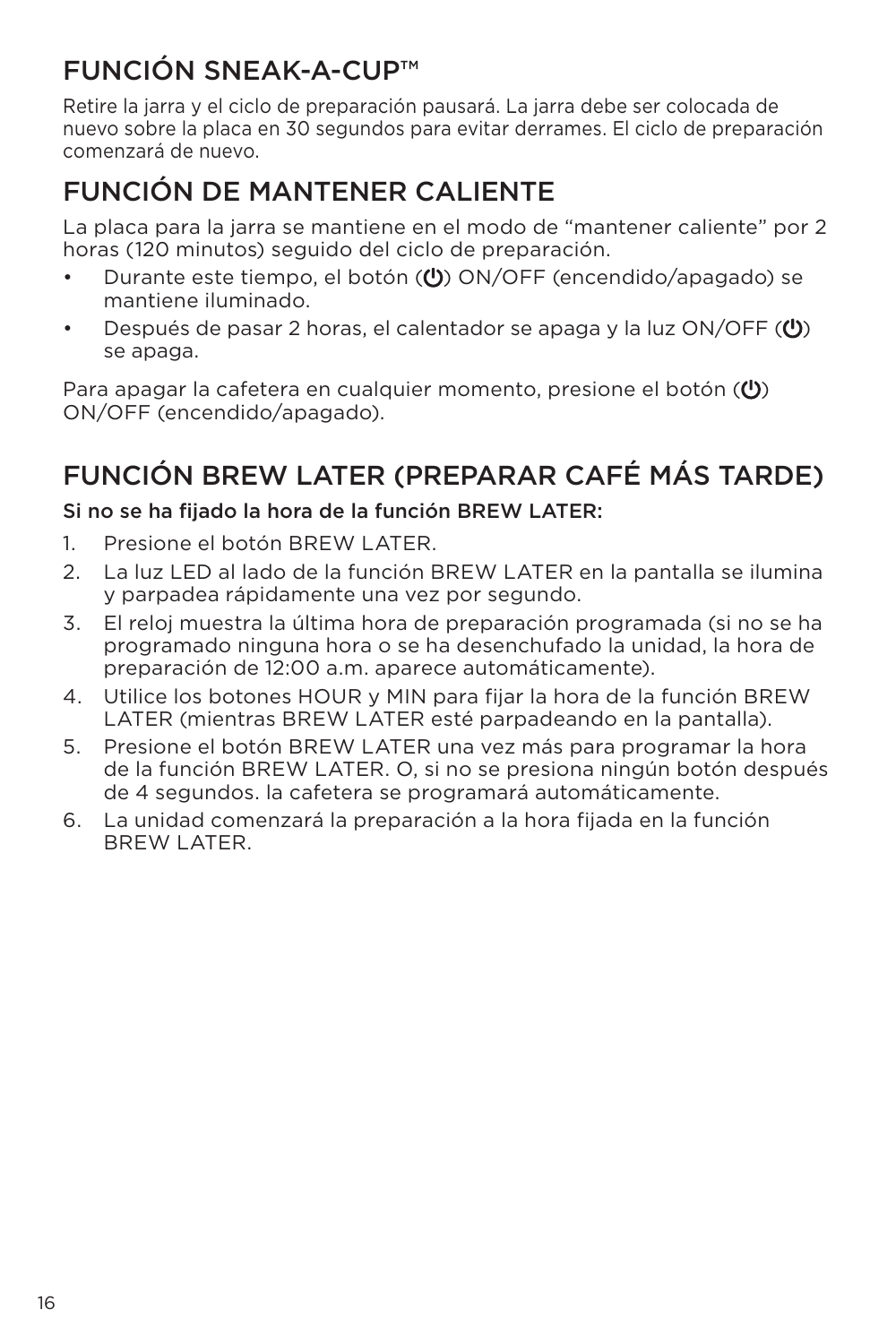#### SI ya se ha fijado la hora de la función BREW LATER:

- 1. Presione el botón BREW LATER para verificar la hora fijada de la función BREW LATER. El reloj parpadeará rápidamente una vez por segundo y mostrará la hora de la función BREW LATER por 4 segundos. En ese momento, usted puede reajustar la función BREW LATER si lo desea.
- 2. Para cancelar la función BREW LATER, presione y sostenga el botón "BREW LATER" por 3 segundos.
- 3. Después de 4 segundos sin presionar ningún botón, el reloj regresa a la hora actual.

**Nota:** Aun cuando la función BREW LATER está desactivada, la hora fijada de la función BREW LATER se mantendrá en memoria hasta que se desenchufe la unidad.

### CUIDADO Y LIMPIEZA

Este producto no contiene piezas que deban ser reparadas por el usuario. Para servicio, consulte a personal de servicio calificado.

#### LIMPIEZA

- Asegúrese de que la unidad esté desenchufada y que se haya enfriado.
- Lave las piezas removibles en la rejilla superior de la máquina lavaplatos o lávelas a mano con agua caliente y líquido de fregar.
- Limpie la superficie exterior de la cafetera, el panel de control y la placa de la jarra con un paño suave húmedo. No utilice limpiadores abrasivos ni estropajos. Nunca sumerja la cafetera en agua.
- Para limpiar el interior de la tapa, abra la tapa y deje en posición abierta. Limpie las superficies con un paño húmedo.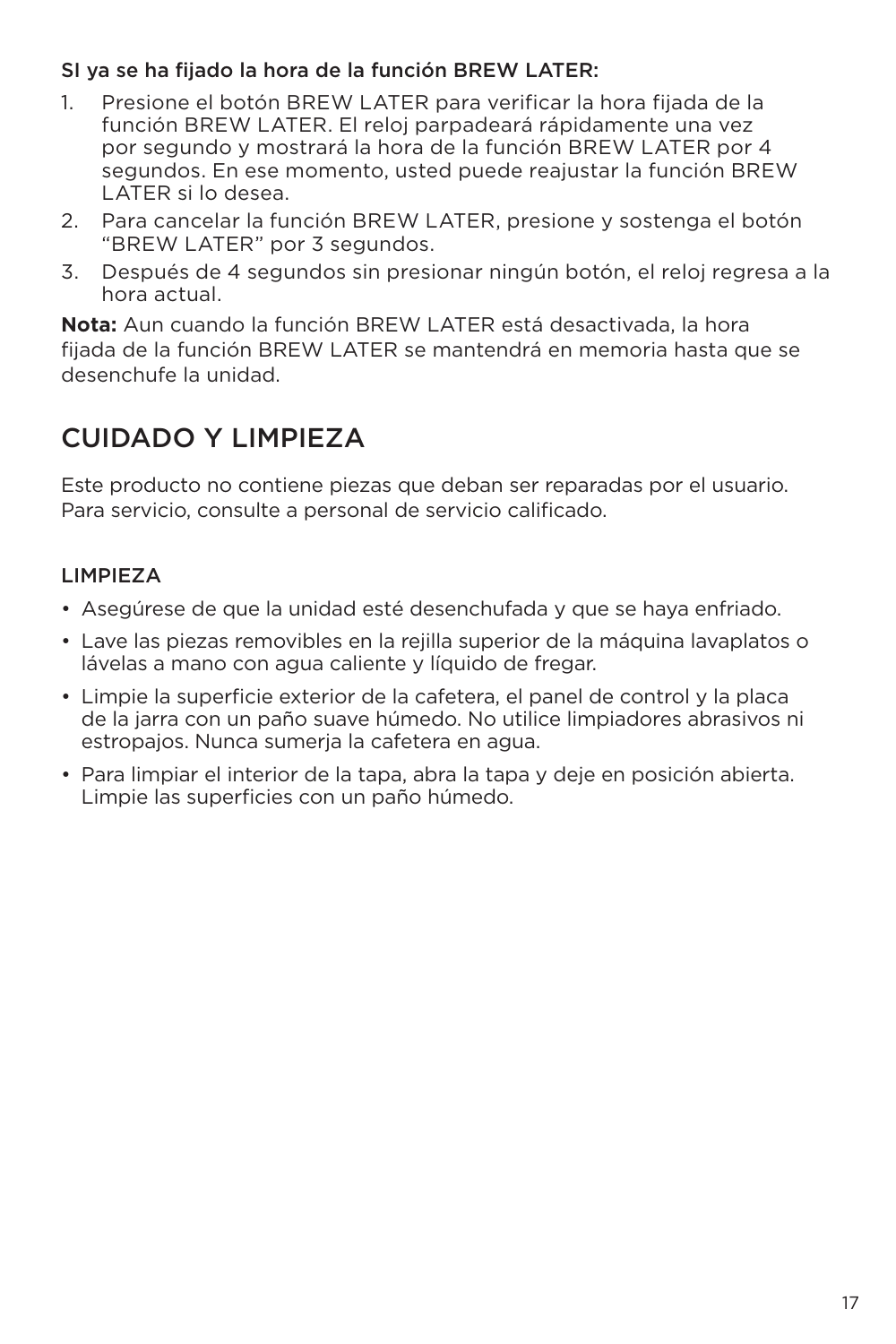### SISTEMA DE LIMPIEZA AUTOMÁTICA AUTO CI FAN™

#### Descalcificación con el sistema Auto Clean™

Al transcurso del tiempo, depósitos de calcio o "sarro" pueden acumularse en su cafetera. El sarro no es tóxico, pero si se deja desatendido, puede obstaculizar el rendimiento de la cafetera y ocasionar un fallo prematuro. La descalcificación con regularidad de su cafetera ayuda a mantener la calidad del café al igual que la vida útil del elemento de calor y otras piezas internas que entren en contacto con el agua durante el proceso de preparación.

Para hacer el proceso de descalcificación la más fácil posible, un sistema de limpieza automática (Auto Clean) ha sido programado en su cafetera.

#### ¿Cuándo debo utilizar el sistema Auto Clean™?

Debe limpiar su cafetera después de cada 60 ciclos de preparación (aproximadamente 2 meses). Después de 60 ciclos de preparación, la señal de advertencia de limpieza se activará y aparecerá al comienzo de cada ciclo de preparación. La palabra "CLEAN" se desplazará a través de la pantalla tres veces para recordarle que debe limpiar su cafetera.

Si desea limpiar su cafetera antes de los 60 ciclos de preparación por agua dura, puede hacerlo..

#### ¿Cómo utilizo el sistema Auto Clean?

Siga los pasos sencillos a continuación. Su cafetera se hará cargo del resto.

- 1. Combine 6 tazas de vinagre blanco y 4 tazas de agua fría en la jarra. Recomendamos utilizar agua filtrada.
- 2. Vierta en el tanque de agua.
- 3. Asegúrese de que la tapa de la jarra esté en su lugar y coloque la jarra vacía sobre la placa de la jarra.
- 4. Presione y sostenga el botón ON/OFF (encendido/apagado) por 4 segundos.
- 5. La luz digital del botón ON/OFF se ilumina (sin parpadear).
- 6. La palabra "CLEAN" se desplaza a través de la pantalla continuamente y comienza el ciclo de limpieza Auto-Clean.

#### Durante el ciclo de la función Auto Clean:

- 1. La unidad colará aproximadamente 5 tazas de la solución de limpieza.
- 2. Parte de la mezcla se colará a través del aparato. La mezcla restante se mantendrá en la cafetera por 30 minutos antes de completar el proceso de colado.
- 3. El aparato continuará colando el resto de la solución de limpieza.

**Nota:** El ciclo de limpieza completo demorará de 45 a 60 minutos para completarse.

- 4. Cuando la cafetera termine el ciclo de AUTO CLEAN, se apaga automáticamente.
- 5. Cuele agua fresca siguiendo las instrucciones descritas en la sección ANTES DE USAR POR PRIMERA VEZ, antes de preparar café de nuevo.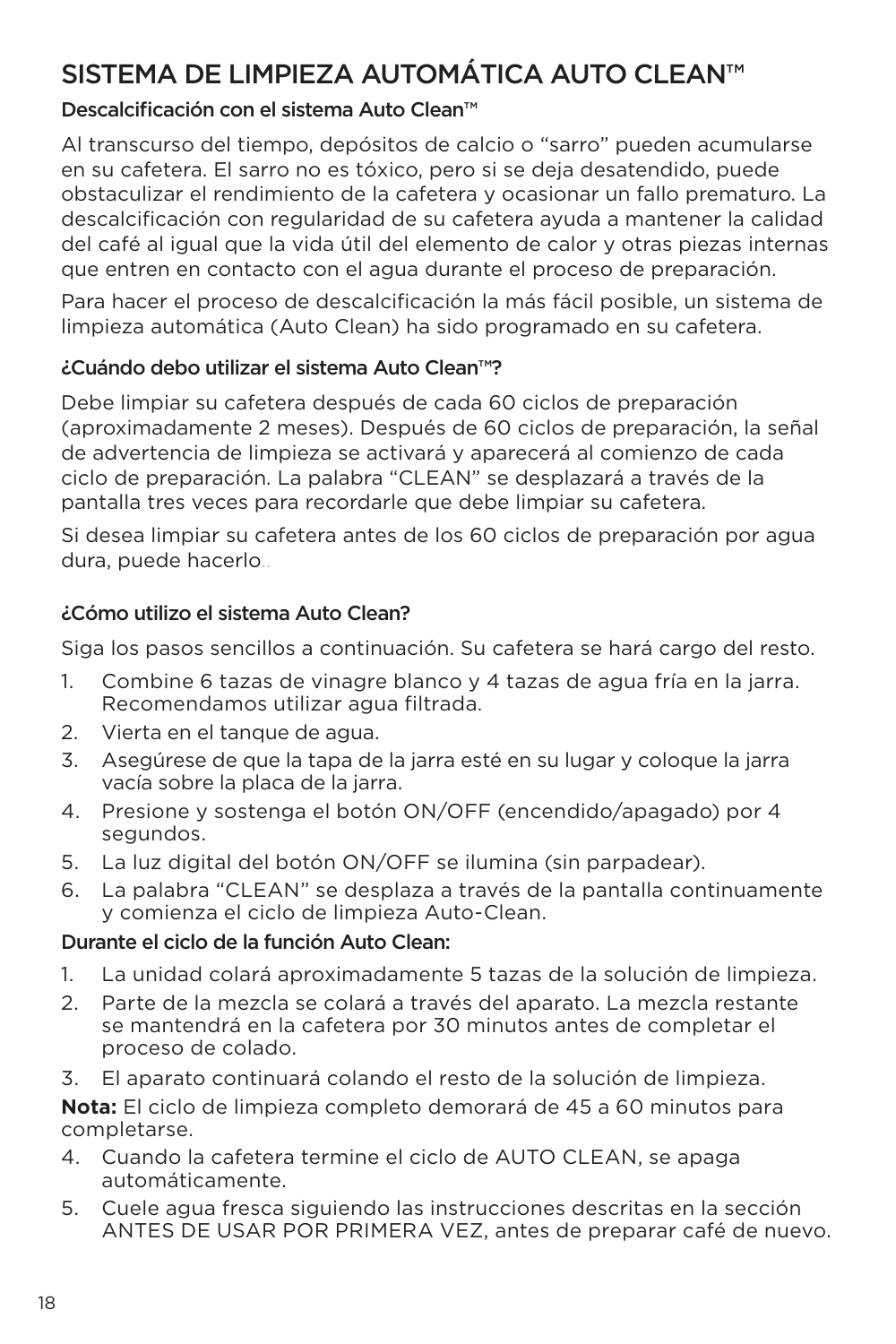### RESOLUCIÓN DE PROBLEMAS

| <b>PROBLEMA</b>                                     | <b>CAUSA POSIBLE</b>                                                                                               | <b>SOLUCIÓN</b>                                                                                                                                                                        |
|-----------------------------------------------------|--------------------------------------------------------------------------------------------------------------------|----------------------------------------------------------------------------------------------------------------------------------------------------------------------------------------|
| La cafetera no se enci-<br>ende.                    | La cafetera no está enchufada.                                                                                     | Asegúrese de que la<br>cafetera esté enchufada<br>a un tomacorriente que<br>funcione.                                                                                                  |
| La cafetera gotea.                                  | El tanque de agua puede haberse<br>llenado en exceso.                                                              | Asegúrese de no llenar el<br>tanque de agua pasado de<br>la línea de 12 tazas.                                                                                                         |
|                                                     | La tapa puede no estar instalada<br>correctamente en la jarra.                                                     | Verifique que la tapa esté<br>instalada correctamente<br>y asegurada firmemente<br>sobre la jarra.                                                                                     |
|                                                     | La jarra puede no estar colocada<br>correctamente sobre la placa de<br>la jarra.                                   | Asegúrese de que la jarra este<br>colocada aseguradamente<br>sobre la placa.                                                                                                           |
| La cesta del filtro se<br>desborda.                 | La jarra se ha mantenido retirada<br>de la placa por más de 30<br>segundos al utilizar la función<br>Sneak-A-Cup™. | Asegúrese de volver a<br>colocar la jarra en la placa<br>dentro de los 30 segundos<br>durante el ciclo de<br>preparación.                                                              |
|                                                     | Se ha utilizado una cantidad<br>excesiva de café.                                                                  | Reduzca la cantidad de café<br>utilizada.                                                                                                                                              |
|                                                     | Se utilizó agua suavizada para la<br>preparación.                                                                  | Siempre utilice agua fría y<br>filtrada para la preparación.                                                                                                                           |
| Sedimentos de café en la<br>taza de café preparada. | El filtro y/o la cesta de<br>preparación no están colocados<br>correctamente.                                      | Inserte el filtro y la cesta<br>correctamente.                                                                                                                                         |
|                                                     | Los granos de café son los<br>suficientemente pequeños para<br>penetrar el filtro permanente.                      | Los granos de café son los<br>suficientemente pequeños<br>para penetrar el filtro<br>permanente.                                                                                       |
| La cafetera prepara café<br>lentamente.             | La cafetera necesita limpieza.                                                                                     | Siga las instrucciones en<br>la sección de "Sistema de<br>Limpieza Automática Auto<br>Clean. Si la cafetera está<br>muy calcificada, puede<br>requerir más de un ciclo de<br>limpieza. |
| La cafetera no cuela toda<br>el agua en el tanque.  | La cafetera necesita limpieza.                                                                                     | Siga las instrucciones en<br>la sección de "Sistema de<br>Limpieza Automática Auto<br>Clean". Probablemente<br>necesite más de un ciclo<br>de limpieza.                                |

Si necesita asistencia adicional, favor the ponerse en contacto con nuestro equipo de servicio al consumidor llamando al número 1-800-465-6070.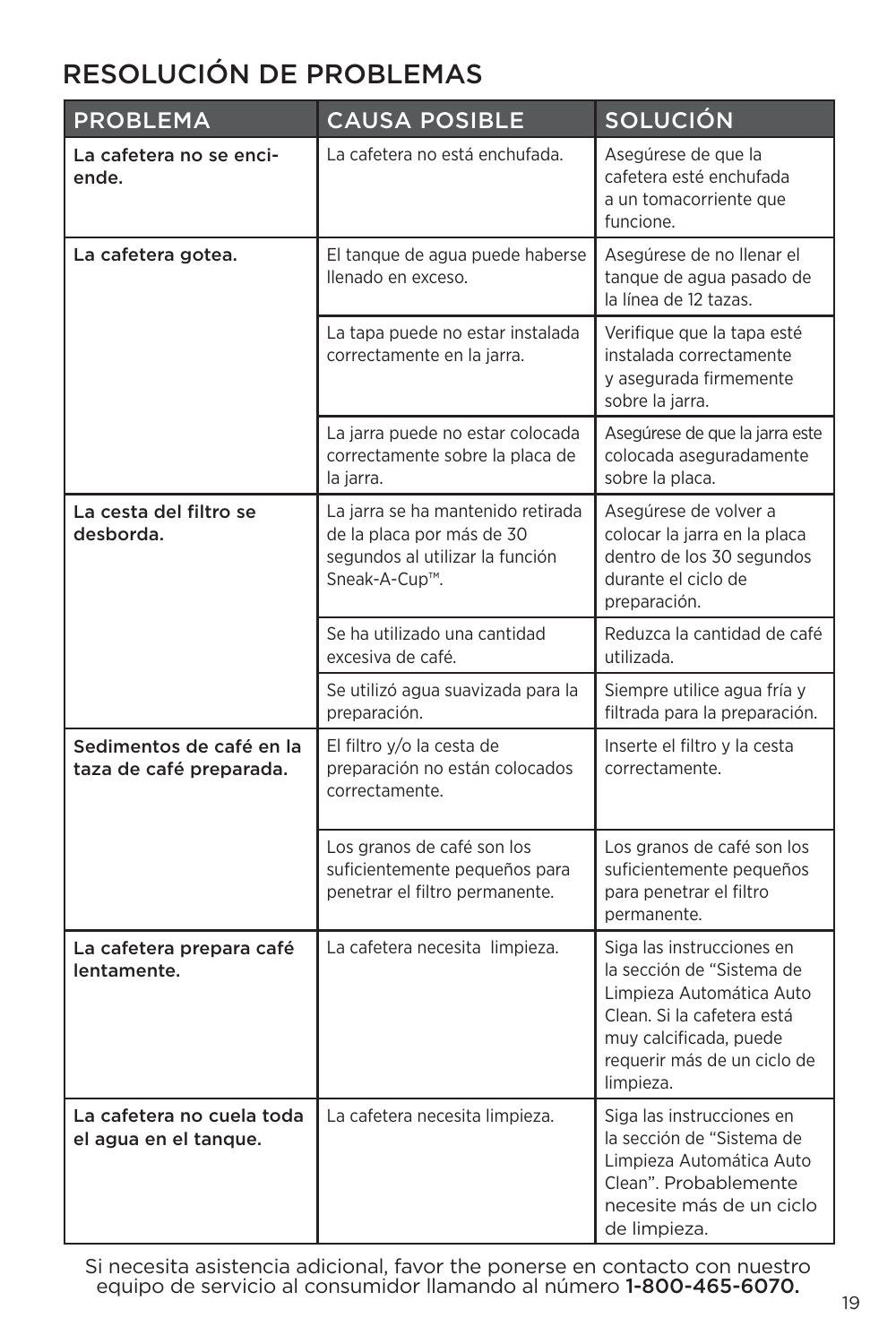#### Póliza de Garantía

(Válida sólo para México)

#### Duración

Spectrum Brands de México, SA de CV garantiza este producto por 2 años a partir de la fecha original de compra.

#### ¿Qué cubre esta garantía?

- Esta Garantía cubre cualquier defecto que presenten las piezas, componentes y la mano de obra contenidas en este producto.
- Requisitos para hacer válida la garantía
- Para reclamar su Garantía deberá presentar al Centro de Servicio Autorizado la póliza sellada por el establecimiento en donde adquirió el producto. Si no la tiene, podrá presentar el comprobante de compra original.

#### ¿Donde hago válida la garantía?

• Llame sin costo al teléfono 01 800 714 2503, para ubicar el Centro de Servicio Autorizado más cercano a su domicilio en donde usted podrá encontrar partes, componentes, consumibles y accesorios.

#### Procedimiento para hacer válida la garantía

Acuda al Centro de Servicio Autorizado con el producto con la póliza de Garantía sellada o el comprobante de compra original, ahí se reemplazará cualquier pieza o componente defectuoso sin cargo alguno para el usuario final. Esta Garantía incluye los gastos de transportación que se deriven de su cumplimiento.

#### **Excepciones**

Esta Garantía no será válida cuando el producto:

- A) Se hubiese utilizado en condiciones distintas a las normales.
- B) No hubiese sido operado de acuerdo con el instructivo de uso que le acompaña.
- C) Cuando el producto hubiese sido alterado o reparado por personas no autorizadas por Spectrum Brands de México, SA de CV.

Nota: Usted podra encontrar partes, componentes, consumibles y accesorios en los centros de servicios autorizados. Esta garantía incluyen los gastos de transportación que se deriven de sus cumplimiento dentro de sus red de servicio.

¿Existen exclusiones de garantía adicionales?

• Esta garantía no será válida donde exista oposición a EE.UU. y otras leyes aplicables, o donde la garantía sería prohibida bajo cualquier sanción económica, ley de control de exportación, embargo u otra medida comercial impuesta por los Estados Unidos u otras jurisdicciones aplicables. Esto incluye, sin limitación, cualquier reclamo de garantía que implique partes de, u de otro modo localizadas en, Cuba, Irán, Corea del Norte, Siria y la región disputada de Crimea.

#### **¿NECESITA AYUDA?**

Para servicio, reparaciones o preguntas relacionadas al producto, por favor llame al número del centro de servicio que se indica para el país donde usted compró su producto. NO devuélva el producto al fabricante. Llame o lleve el producto a un centro de servicio autorizado.

#### DOS AÑOS DE GARANTÍA LIMITADA **(No aplica en México, Estados Unidos y Canada)**

#### ¿Qué cubre la garantía?

• La garantía cubre cualquier defecto de materiales o de mano de obra que no haya sido generado por el uso incorrecto del producto.

#### ¿Por cuánto tiempo es válida la garantía?

• Por dos años a partir de la fecha original de compra mientras que tenga una prueba de la compra.

#### ¿Cómo se obtiene el servicio necesario?

• Conserve el recibo original como comprobante de la fecha de compra, comuníquese con el centro de servicio de su país y haga efectiva su garantía si cumple lo indicado en el manual de instrucciones.

#### ¿Cómo se puede obtener servicio?

- Conserve el recibo original de compra.
- Por favor llame al número del centro de servicio autorizado.

#### ¿Qué relación tiene la ley estatal con esta garantía?

• Esta garantía le otorga derechos legales específicos y el consumidor podría tener otros derechos que varían de una región a otra.

#### ¿Qué aspectos no cubre esta garantía?

- Los productos que han sido utilizados en condiciones distintas a las normales.
- Los daños ocasionados por el mal uso, el abuso o negligencia.
- Los productos que han sido alterados de alguna manera.
- Los daños ocasionados por el uso comercial del producto.
- Los productos utilizados o reparados fuera del país original de compra.
- Las piezas de vidrio y demás accesorios empacados con el aparato.
- Los gastos de tramitación y embarque asociados al reemplazo del producto.
- Los daños y perjuicios indirectos o incidentales.
- ¿Existen exclusiones de garantía adicionales? • Esta garantía no será válida donde exista oposición a EE.UU. y otras leyes aplicables, o donde la garantía sería prohibida bajo cualquier sanción económica, ley de control de exportación, embargo u otra medida comercial impuesta por los Estados Unidos u otras jurisdicciones aplicables. Esto incluye, sin limitación, cualquier reclamo de garantía que implique partes de, u de otro modo localizadas en, Cuba, Irán, Corea del Norte, Siria y la región disputada de Crimea.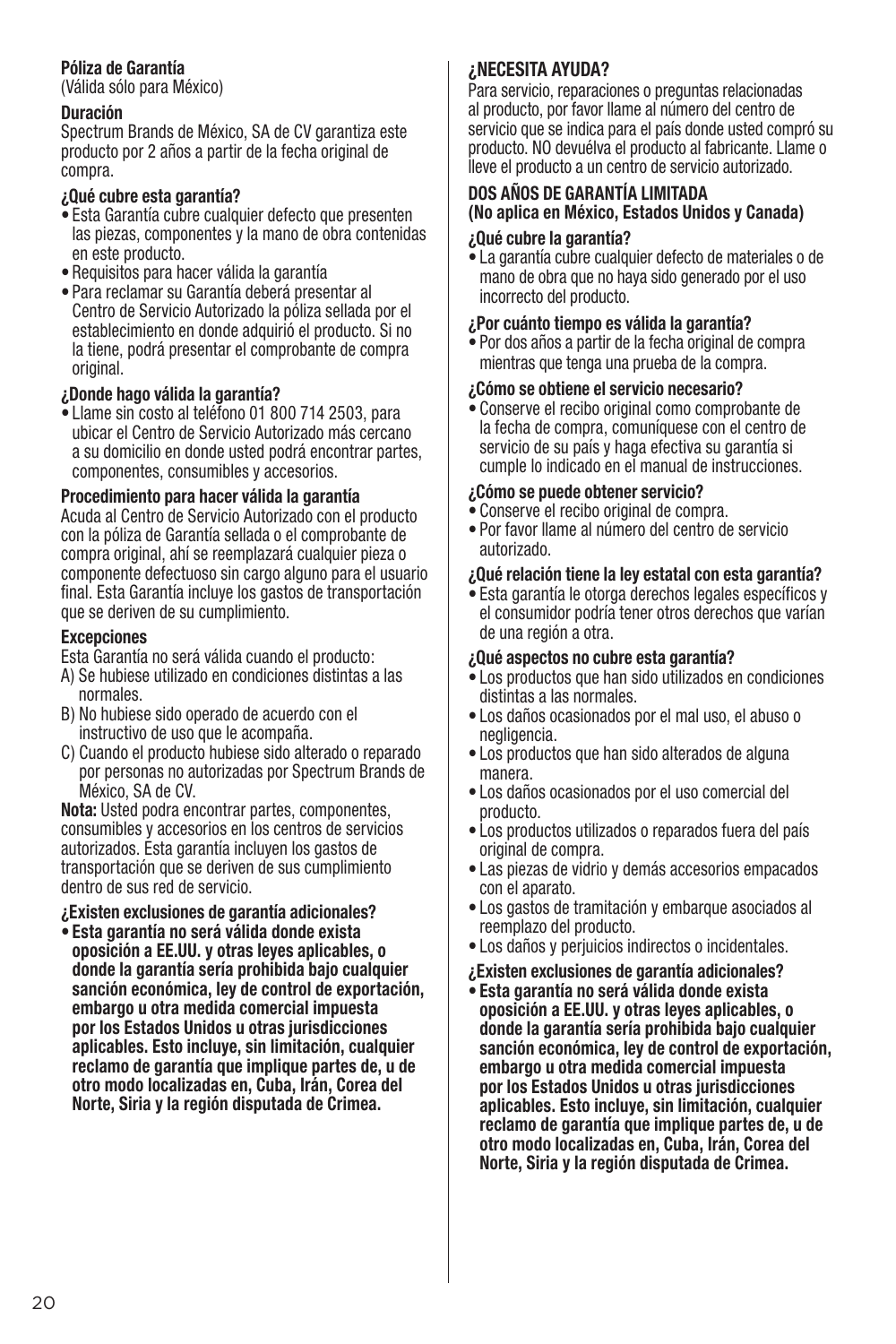Por favor llame al número correspondiente que aparece en la lista a continuación para solicitar que se haga efectiva la garantía y donde Ud. puede solicitar servicio, reparaciones o partes en el país donde el producto fué comprado.

#### **Argentina**

Atención al consumidor 0800 444 7296 Horario de atención: Lunes a viernes de 9 a 13 hs y de 14.30 a 17 hs. Mail: postventa@spectrumbrands.com

#### **Bolivia**

Atención al consumidor La Paz: c. Villalobos N°100 esq. Busch. Miraflores. Tel. (02) 2224924 Santa Cruz: Av. Paraguá C. Socoris N°2415 (03) 3602002 Cochabamba: c. Uruguay N°211 esq. Nataniel Aguirre (04) 4501894

#### **Chile**

Atención al consumidor Inversiones la Mundial Ltda. Dirección: Libertad 790, Santiago de Chile. Teléfonos: +56 226820217 – 226810032

#### **Colombia**

Spectrum Brands Corp, S.A.S. Transversal 23 #97-73 Oficinas 403-404-405, Bogotá, Colombia Línea Servicio al Cliente: 018000510012

#### **Costa Rica**

Aplicaciones Electromecanicas Calle 22 y 24 en Avenida 3 BLV de la torre Mercedes Benz 200 mts norte y 50 mts este San José, Costa Rica Tel. (506) 2257-5716

#### **Ecuador**

Servicio Master Dirección: Capitán Rafael Ramos OE 1-85 y Galo plaza lasso. Tel (593) 2281-3882 / 2240-9870

#### **El Salvador**

Sedeblack Calle San Antonio Abad, Colonia Lisboa No 2936 San Salvador, Depto. de San Salvador Tel. (503) 2284-8374

#### **Guatemala**

Kinal 17 avenida 26-75, zona 11 Centro comercial Novicentro, Local 37 - Ciudad Guatemala Tel. (502)-2476-7367

#### **Honduras**

Serviteca San Pedro Sula, B Los Andes, 2 calle-entre 11-12 Avenida Honduras Tel. (504) 2550-1074

#### **México**

Articulo 123 # 95 Local 109 y 112 Col. Centro, Cuauhtemoc, México, D.F. Tel. 01 800 714 2503

#### **Nicaragua**

LRM ELECTRONICA Managua - Sinsa Altamira 1.5 kilómetros al norte **Nicaragua** Tel. (505) 2270-2684

#### **Panamá**

Supermarcas Centro comercial El dorado, Plaza Dorado, Local 2. Panama Tel. (507) 392-6231

#### **Perú**

Servicio Central Fast Service Av. Angamos Este 2431 San Borja, Lima Perú Tel. (511) 2251 388

#### **Puerto Rico**

Buckeye Service Jesús P. Piñero #1013 Puerto Nuevo, SJ PR 00920 Tel.: (787) 782-6175

#### **Republica Dominicana**

Prolongación Av. Rómulo Betancourt Zona Industrial de Herrera Santo Domingo, República Dominicana Tel.: (809) 530-5409

#### **Venezuela**

Inversiones BDR CA Av. Casanova C.C. City Market Nivel Plaza Local 153 Diagonal Hotel Melia, Caracas. Tel. (582) 324-0969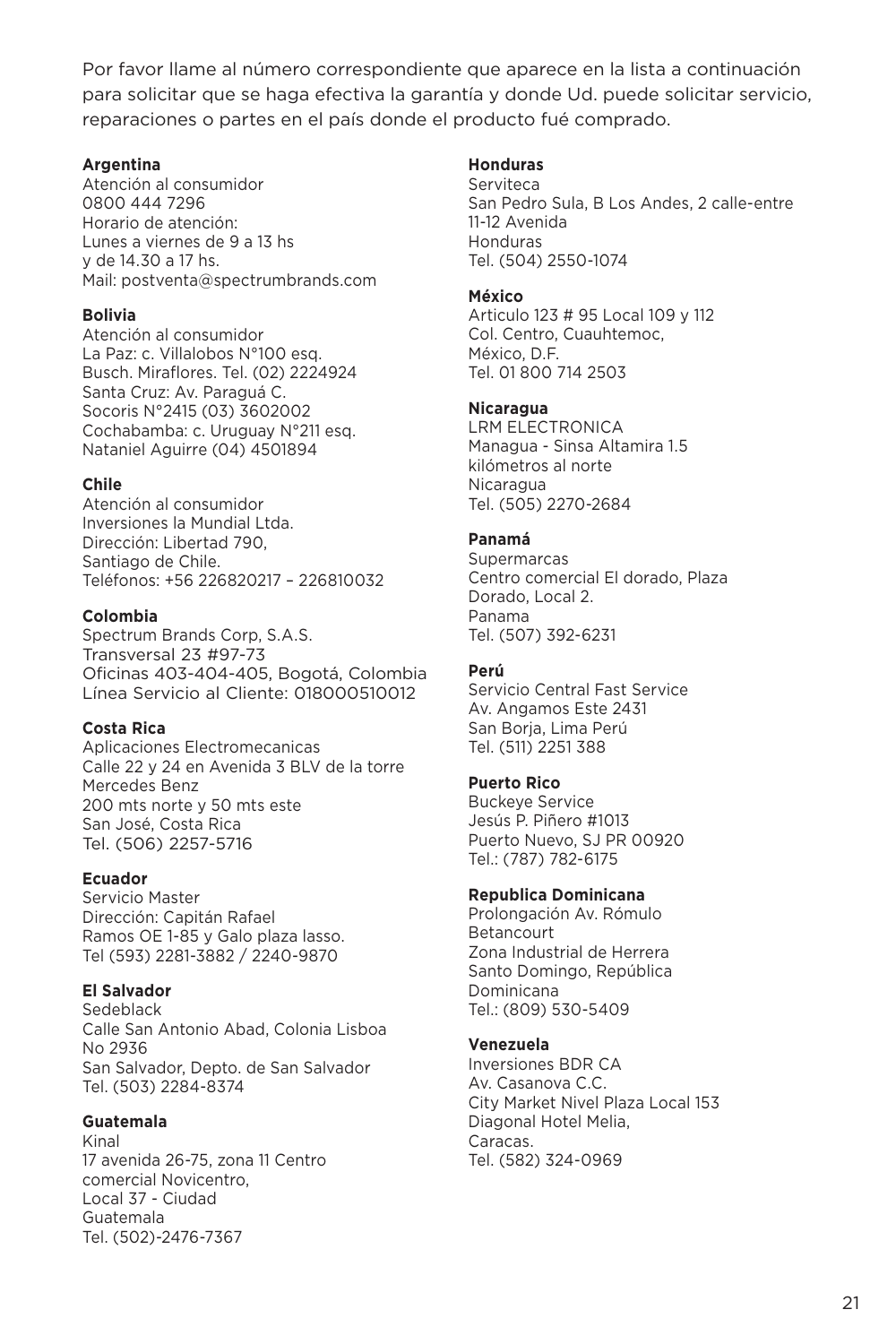### BIENVENUE!

Félicitations pour votre achat de la cafetière de 12 tasses facile à utiliser de Black+Decker™. Nous avons élaboré le présent guide d'utilisation et d'entretien pour assurer le rendement optimal du produit et votre entière satisfaction. Conservez le présent guide d'utilisation et d'entretien, et enregistrez votre appareil en ligne au www.prodprotect.com/blackanddecker.

### MATIÈRES

| IMPORTANTES CONSIGNES DE SÉCURITÉ  23                        |
|--------------------------------------------------------------|
|                                                              |
|                                                              |
|                                                              |
|                                                              |
|                                                              |
|                                                              |
|                                                              |
|                                                              |
| SYSTÈME DE NETTOYAGE AUTOMATIQUE AUTO CLEAN <sup>MD</sup> 28 |
|                                                              |
| INFORMATION SUR LA GARANTIE ET LE SERVICE À LA CLIENTÈLE31   |



#### **AVERTISSEMENT**

**RISQUES D'INCENDIE OU DE CHOC ÉLECTRIQUE NE PAS OUVRIR Le symbole clignotant indique que la « tension est dangereuse »; le point d'exclamation fait référence aux instructions d'entretien. Voir ci-dessous. Avertissement : Pour réduire les risques d'incendie ou de choc électrique, ne pas retirer le couvercle de la cafetière. L'appareil ne contient aucune pièce réparable par l'utilisateur. Les réparations doivent être effectuées par un technicien autorisé seulement.**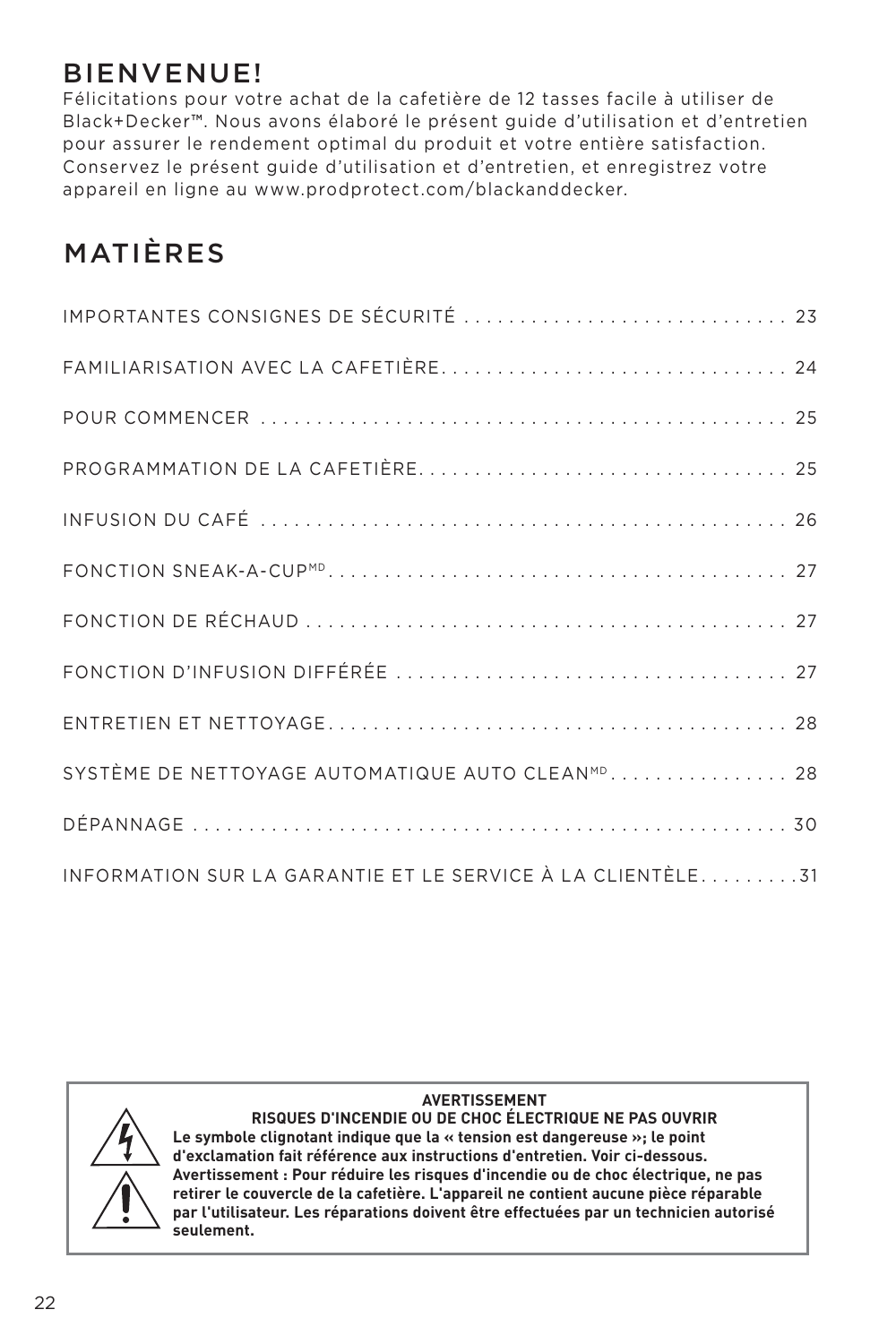## Veuillez lire et conserver ce guide d'entretien et d'utilisation. **IMPORTANTES CONSIGNES DE SÉCURI**

Lorsqu'on utilise des appareils électriques, il faut toujours respecter certaines règles de sécurité fondamentales afin de réduire les risques d'incendie, de décharge électrique et/ou de blessures, notamment les suivantes :

- Lire toutes les instructions.
- Ne pas toucher aux surfaces chaudes. Prendre l'appareil par les poignées ou les boutons.
- Afin d'éviter les risques d'incendie, de choc électrique et de blessures, ne pas immerger le cordon, la fiche ou l'appareil dans l'eau ou dans d'autres liquides.
- Exercer une étroite surveillance lorsque l'appareil est utilisé à proximité d'un enfant ou que ce dernier s'en sert.
- Débrancher l'appareil lorsque l'appareil et l'horloge ne sont pas en marche, et avant le nettoyage. Laisser refroidir l'appareil avant d'installer ou de retirer des pièces, et avant de le nettoyer.
- Ne pas utiliser un appareil dont la fiche ou le cordon sont abîmés, qui présente un problème de fonctionnement, ou qui est endommagé de quelque façon que ce soit. Communiquer avec le Service de soutien à la clientèle au numéro sans frais indiqué à la section « Garantie ».
- L'utilisation d'accessoires non recommandés par le fabricant de l'appareil présente des risques d'incendie, de choc électrique ou de blessures.
- Ne pas utiliser l'appareil à l'extérieur.
- Ne pas laisser le cordon pendre du rebord d'une table ou d'un comptoir, ou toucher une surface chaude.
- Ne pas placer l'appareil sur un brûleur au gaz ou électrique, ou à proximité, ni dans un four chaud.
- Pour débrancher l'appareil, d'abord l'éteindre en appuyant sur le bouton de marche/arrêt  $\left( \bigcup \right)$  en s'assurant que le témoin de marche/arrêt  $(U)$  s'éteint, puis retirer la fiche de la prise de courant murale.
- N'utiliser cet appareil que pour les fonctions auxquelles il est destiné.
- Garder le couvercle sur la carafe lors de l'utilisation de l'appareil.
- Le retrait du couvercle pendant les cycles d'infusion peut causer des brûlures.
- La carafe est conçue pour être utilisée avec cet appareil. Elle ne doit jamais être utilisée sur une table de cuisson.
- Ne pas déposer la carafe chaude sur une surface froide ou mouillée.
- Ne pas se servir de la carafe si le verre en est fêlé ou si la poignée est lâche ou affaiblie.
- Ne pas nettoyer la carafe avec des produits nettoyants, des tampons en laine d'acier, ou tout autre produit abrasif.
- Cet appareil n'est pas concu pour être utilisé par des personnes (notamment des enfants) dont les capacités physiques, sensorielles ou mentales sont réduites ou qui manquent d'expérience ou de connaissances, à moins qu'elles ne soient supervisées ou dirigées par une personne responsable de leur sécurité pendant l'utilisation.
- Les enfants doivent être supervisés afin d'éviter qu'ils ne jouent avec l'appareil.

### **CONSERVER CES MESURES L'appareil est conçu pour une utilisation domestique.**

#### **FICHE POLARISÉE (modèles de 120 v seulement)**

L'appareil est muni d'une fiche polarisée (une lame plus large que l'autre). Afin de minimiser les risques de secousses électriques, ce genre de fiche n'entre que d'une façon dans une prise polarisée. Lorsqu'on ne peut insérer la fiche à fond dans la prise, il faut tenter de le faire après avoir inversé les lames de côté. Si la fiche n'entre toujours pas dans la prise, il faut communiquer avec un électricien certifié. Il ne faut pas tenter de modifier la fiche.

#### **VIS INDESSERRABLE**

**AVERTISSEMENT :** L'appareil est doté d'une vis indesserrable empêchant l'enlèvement du couvercle extérieur. Pour réduire les risques d'incendie ou de secousses électriques, ne pas tenter de retirer le couvercle extérieur. L'utilisateur ne peut pas remplacer les pièces de l'appareil. En confier la réparation seulement au personnel des centres de service autorisés.

#### **CORDON D'ALIMENTATION**

- a) Un cordon d'alimentation court est fourni pour éviter qu'un cordon long s'emmêle ou fasse trébucher.
- b) Des rallonges électriques sont disponibles et peuvent être utilisées avec prudence.
- c) En cas d'utilisation d'une rallonge :
	- 1) Le calibre indiqué de la rallonge doit être au moins aussi élevé que celui de l'appareil,
	- 2) si l'appareil est mis à la terre, la rallonge doit être de type mise à la terre avec 3 broches; et
	- 3) le cordon électrique doit être disposé de façon à ce qu'il ne pende pas du comptoir ou de la table, qu'il ne soit pas à la portée des enfants et qu'il ne fasse pas trébucher.

**Remarque :** Si le cordon d'alimentation est endommagé, veuillez communiquer avec le Service de la garantie dont les coordonnées figurent dans les présentes instructions.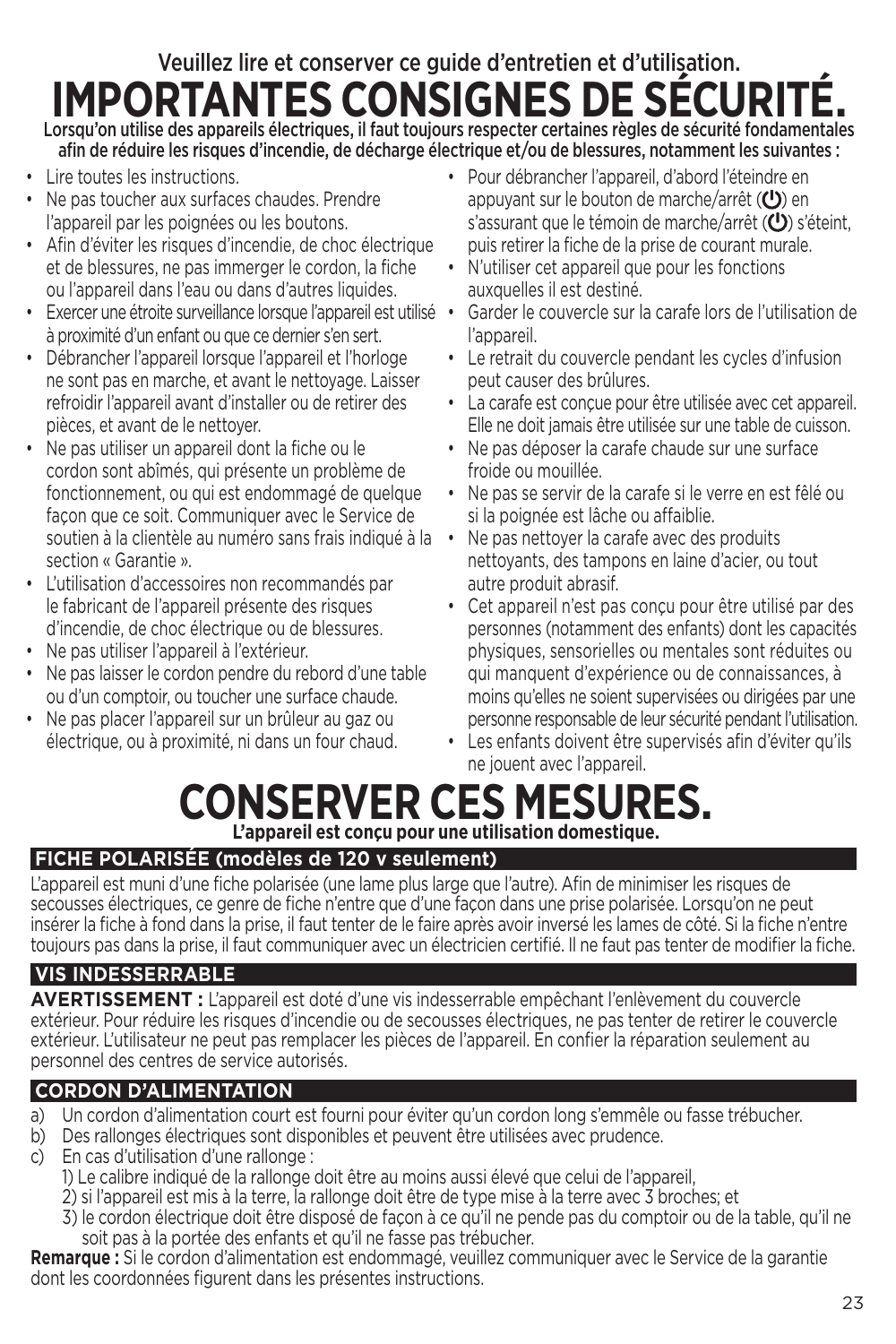### FAMILIARISATION AVEC LA CAFETIÈRE



- 1. Couvercle
- 2. Douchette à tourbillon
- 3. Panier d'infusion (pièce no CM1110-01)
- 4. Fonction de pause automatique Sneak-A-CupMC
- 5. Carafe avec couvercle (pièce no CM1110-02)
- 6. Panneau de commande
- 7. Réservoir à eau
- 8. Indicateurs de niveau d'eau
- 9. Réchaud antiadhésif

Le produit peut différer légèrement de celui qui est illustré.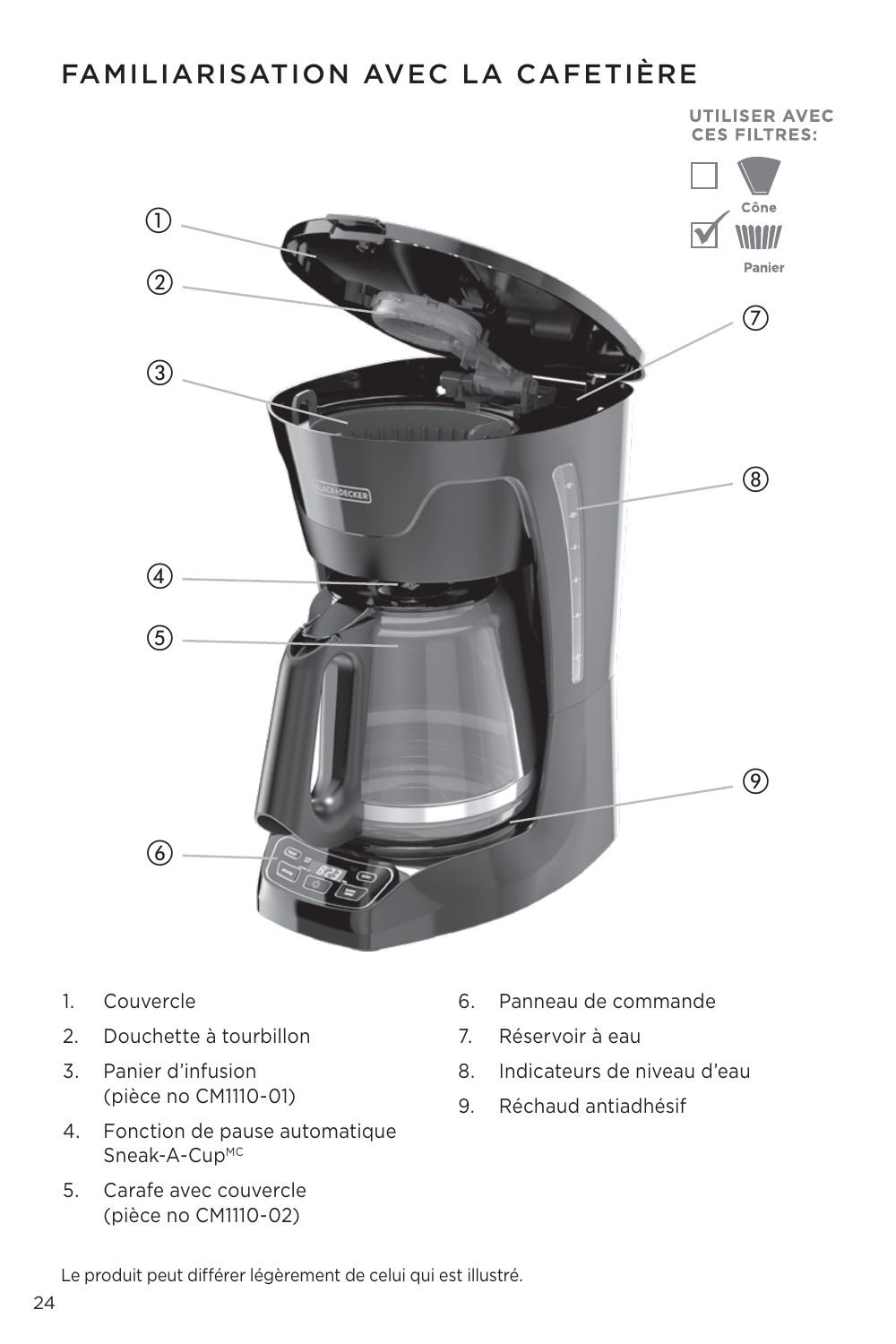### UTILISATION

Cet appareil est conçu pour un usage domestique seulement.

### POUR COMMENCER

- 1. Retirer tout matériau d'emballage, toute étiquette et la bande de plastique entourant la fiche.
- 2. Aller à www.prodprotect.com/blackanddecker pour enregistrer votre produit.
- 3. Laver toutes les pièces amovibles en suivant les directives de la section « ENTRETIEN ET NETTOYAGE ».
- 4. Nettoyer l'intérieur de la cafetière en exécutant deux cycles complets d'infusion à l'eau seulement (sans café).
	- a. Verser de l'eau froide fraîche dans le réservoir à eau, jusqu'à la marque de 12 tasses (MAX), puis déposer la carafe sur le réchaud.
	- b. Brancher le cordon dans une prise de courant standard.
	- c. Appuyer sur le bouton de marche/arrêt  $\left(\bigcup_{n=1}^{\infty} a_n\right)$  pour infuser immédiatement de l'eau dans la cafetière sans ajouter de café.
	- d. Une fois le cycle terminé, jeter l'eau.
	- e. Éteindre l'appareil, le débrancher et le laisser refroidir pendant 15 minutes avant de recommencer.

### PROGRAMMATION DE LA CAFETIÈRE

#### Réglage de l'horloge numérique

- 1. Brancher le cordon de la cafetière dans une prise électrique standard.
- 2. Les chiffres et le deux-points « : » de l'affichage de l'horloge numérique clignotent et indiquent « 12:00 ».



- 3. Appuyer sur les boutons HOUR et MIN jusqu'à ce que la bonne heure apparaisse à l'écran. Les deux points « : » continueront à clignoter même après le réglage de l'heure. (A)
- 4. Lorsque l'heure dépasse midi, le témoin à l'écran à côté de PM s'allume pour indiquer qu'il s'agit de l'heure d'après-midi. Si le témoin PM est éteint, il s'agit de l'heure du matin.
- 5. Pour modifier l'heure après qu'elle a été réglée, appuyer une fois soit sur HOUR soit sur MIN pour entrer en mode de réglage. Suivre ensuite les étapes ci-dessus.

**Remarque :** Si la cafetière est débranchée ou si le courant est interrompu, même momentanément, l'horloge pourrait devoir être réglée de nouveau.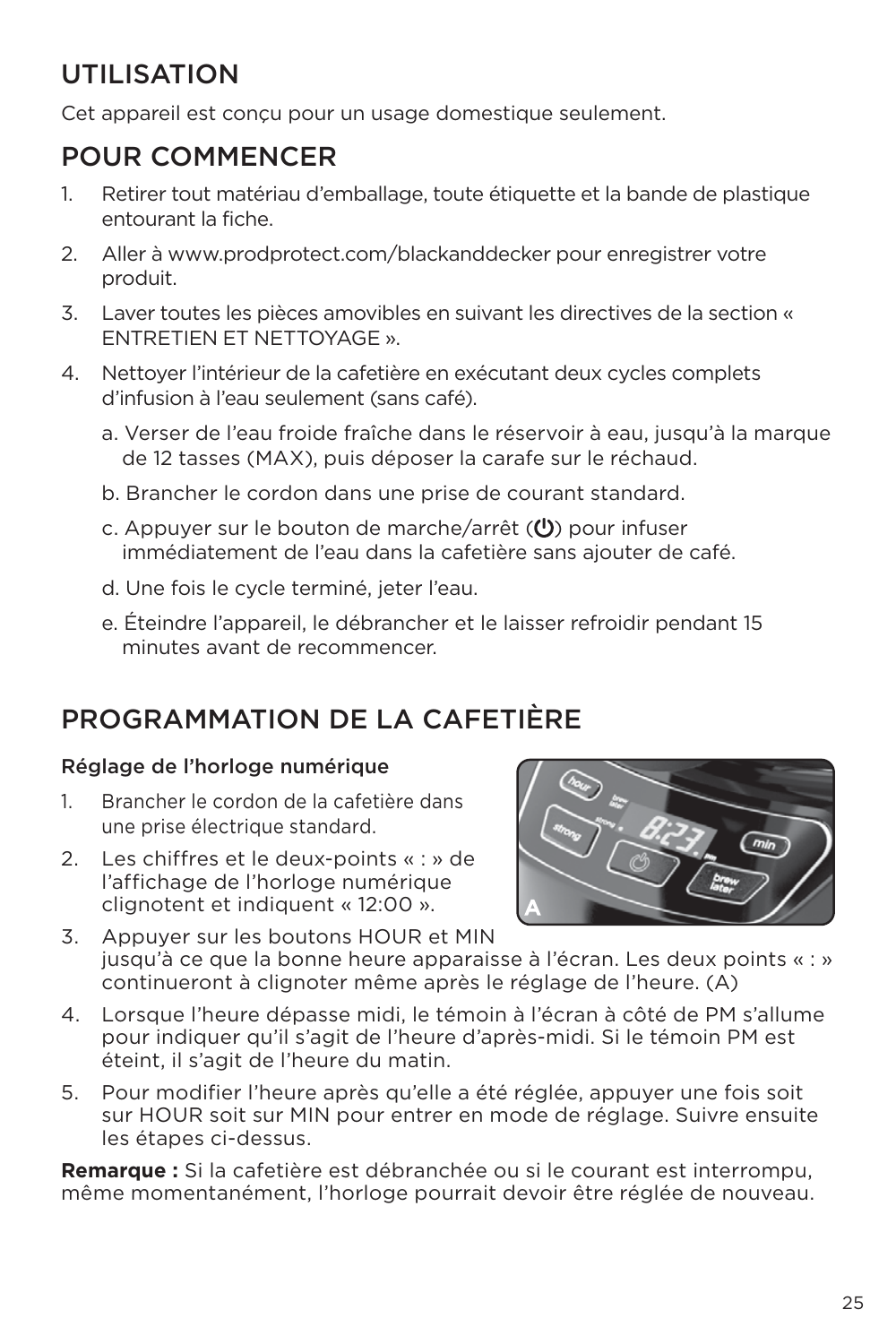### INFUSION DU CAFÉ

- 1. Ouvrir le couvercle.
- 2. Remplir le réservoir à eau avec la quantité voulue d'eau. La ligne 12 sur le côté du réservoir représente une carafe complète de café. Ne pas remplir au-delà de celle-ci.

**Remarque :** Utiliser de l'eau de source ou de l'eau filtrée. L'eau distillée est dépourvue des minéraux nécessaires permettant de se lier aux éléments du café.

**Remarque :** L'eau filtrée limitera les impuretés et les minéraux excessifs qui peuvent nuire à la saveur du café et à la performance de l'appareil.

- 3. Placer le filtre en papier de type panier dans le panier d'infusion.
- 4. Ajouter la quantité désirée de café moulu. Fermer le couvercle en vous assurant qu'il s'encliquette.
- 5. Veiller à ce que le couvercle de la carafe soit correctement fixé à la carafe vide. Fermer le couvercle de la carafe.

**Remarque :** Le café peut déborder si le couvercle de la carafe n'est pas bien placé.

- 6. Déposer la carafe vide sur le réchaud.
- 7. Si ce n'est pas déjà fait, brancher la fiche du cordon dans une prise de courant.
- 8. Si le degré d'infusion moyennement corsé est souhaité, la cafetière est prête à infuser le café.
- 9. Pour obtenir un café plus fort, appuyer une fois sur le bouton STRONG (CORSÉ) pour sélectionner le degré d'infusion corsé. Le témoin à l'écran à côté de STRONG s'allumera. Pour annuler le mode CORSÉ, appuyer à nouveau sur le bouton STRONG et le témoin s'éteindra.

**Remarque :** Nous recommandons d'utiliser le réglage STRONG pour obtenir un meilleur goût lors d'une infusion de 4 tasses de café ou moins.

- 10. Appuyer sur le bouton de marche/arrêt ((<sup>1</sup>)), l'infusion commence alors. Le bouton  $(U)$  s'allume pendant l'infusion.
- 11. Une fois que le marc de café a refroidi, ouvrir soigneusement le couvercle et jeter le marc. Fermer le couvercle.
- 12. La cafetière conservera le café chaud pendant deux heures, puis s'éteindra automatiquement.

Pour éteindre la cafetière en tout temps, appuyer sur le bouton de marche/ arrêt ( $\bigcup$ ). Le témoin de marche/arrêt ( $\bigcup$ ) s'éteint.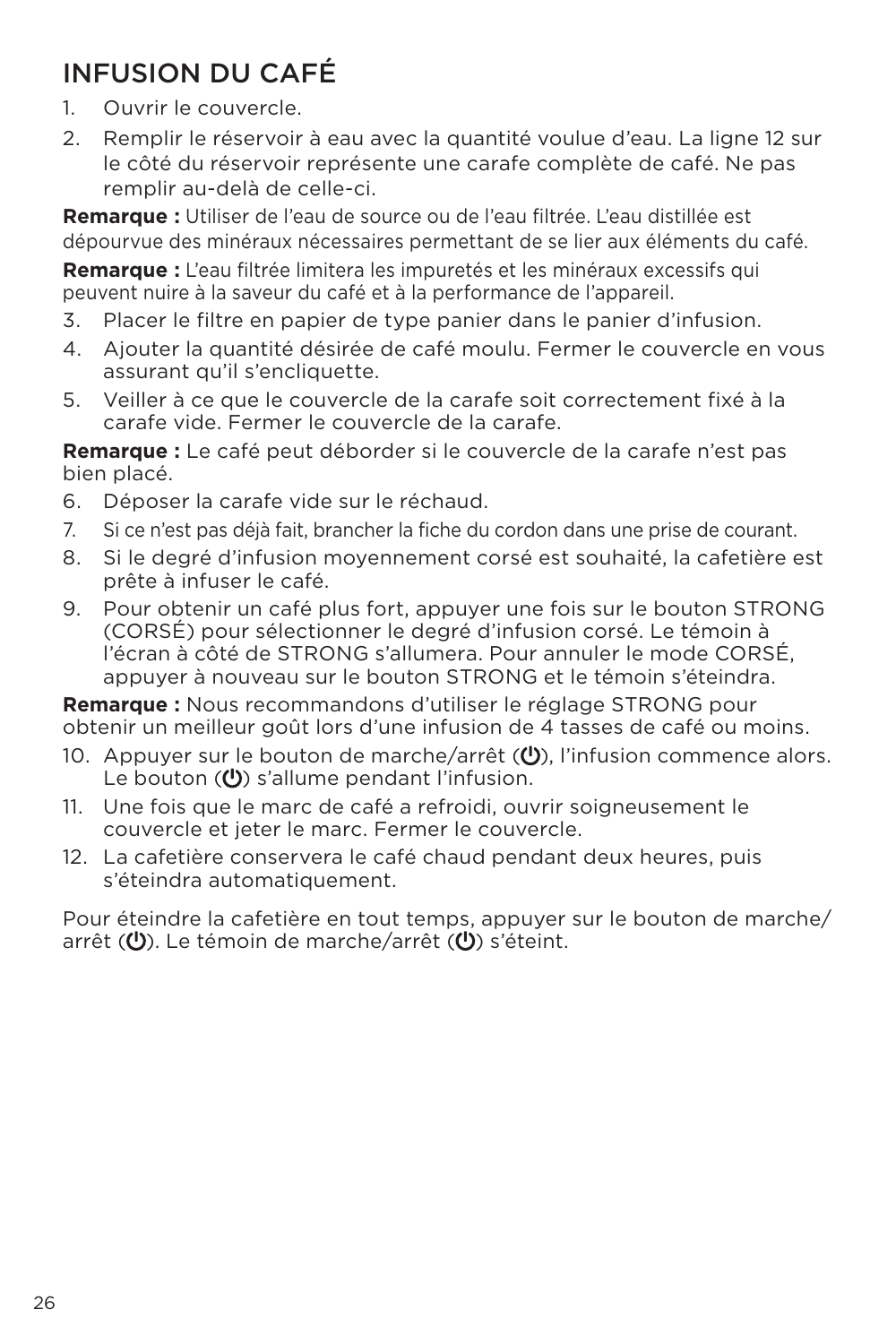### FONCTION SNEAK-A-CUPMD

Enlever la carafe; l'infusion s'interrompt alors. La carafe doit être replacée sur le réchaud dans les 30 secondes suivantes pour éviter les débordements. L'infusion reprend.

### FONCTION DE RÉCHAUD

La plaque chauffante reste en mode de réchaud pendant 2 heures (120 minutes) après le cycle d'infusion.

- Durant tout ce temps le bouton de marche/arrêt (U) reste allumé.
- Après 2 heures, la plaque chauffante ainsi que le bouton de marche/ arrêt  $(U)$  s'éteignent.

Pour éteindre la cafetière en tout temps, appuyer sur le bouton de marche/ arrêt  $(U)$ .

### FONCTION D'INFUSION DIFFÉRÉE

#### Si la fonction d'INFUSION DIFFÉRÉE n'a pas été réglée précédemment :

- 1. Appuyer sur le bouton BREW LATER (INFUSION DIFFÉRÉE).
- 2. Le témoin à l'écran à côté de BREW LATER s'allume et clignote toutes les secondes.
- 3. L'horloge indique la dernière heure programmée pour l'INFUSION DIFFÉRÉE (si aucune heure n'a été programmée ou si l'appareil a été débranché, l'heure de l'INFUSION DIFFÉRÉE est réglée par défaut à 12:00).
- 4. Utiliser les boutons HOUR et MIN pour régler l'heure de la fonction BREW LATER (pendant que le témoin BREW LATER clignote).
- 5. Appuyer à nouveau sur le bouton BREW LATER pour enregistrer l'heure à laquelle l'infusion démarrera. Sinon, la cafetière se réglera automatiquement à cette heure après 4 secondes sans avoir à appuyer sur le bouton.
- 6. L'appareil commencera l'infusion à l'heure réglée pour la fonction d'INFUSION DIFFÉRÉE.

#### Si la fonction d'INFUSION DIFFÉRÉE est déjà définie :

- 1. Pour vérifier l'heure d'INFUSION DIFFÉRÉE, appuyer sur le bouton BREW LATER (INFUSION DIFFÉRÉE). L'horloge clignote une fois par seconde et affiche l'heure d'INFUSION DIFFÉRÉE pendant 4 secondes. À ce stade, il est possible de réinitialiser le réglage d'INFUSION DIFFÉRÉE si désiré.
- 2. Pour annuler la fonction d'INFUSION DIFFÉRÉE, appuyer sur le bouton BREW LATER et le maintenir enfoncé pendant 3 secondes.
- 3. Quatre secondes après avoir relâché les boutons l'heure courante réapparaît à l'écran.

**Remarque :** Même si la fonction d'INFUSION DIFFÉRÉE est désactivée, l'heure d'INFUSION DIFFÉRÉE restera en mémoire sauf si l'appareil est débranché.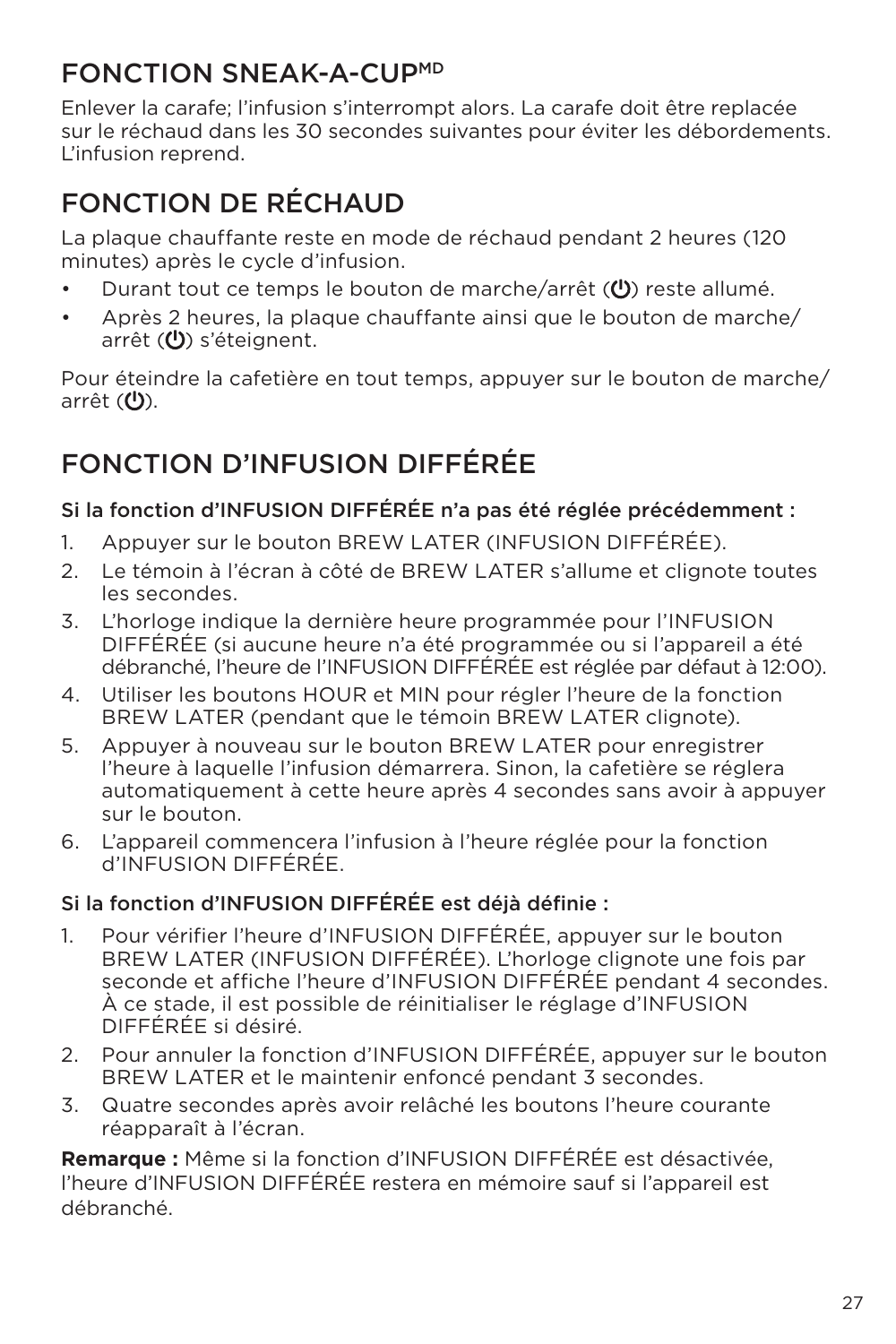### ENTRETIEN ET NETTOYAGE

Cet appareil ne contient aucune pièce réparable par l'utilisateur. En confier la réparation à un technicien qualifié.

#### **NETTOYAGE**

- S'assurer que la cafetière est débranchée et a refroidi.
- Laver les pièces amovibles dans le panier supérieur du lave-vaisselle, ou les nettoyer à la main dans de l'eau chaude, en utilisant un détergent à vaisselle.
- Essuyer la surface externe de l'appareil, le panneau de commande et le réchaud à l'aide d'un linge doux humide. Ne pas utiliser de nettoyants abrasifs ou de tampons à récurer. Ne jamais immerger la cafetière dans l'eau.
- Pour nettoyer l'intérieur du couvercle, ouvrir le couvercle et le laisser en position ouverte. Essuyer les surfaces à l'aide d'un linge humide.

### SYSTÈME DE NETTOYAGE AUTOMATIQUE AUTO CLEANMD

#### Détartrage à l'aide du système de nettoyage automatique Auto Clean<sup>MC</sup>

Au fil du temps, des dépôts de calcium ou « tartre » peuvent s'accumuler dans votre cafetière. Le tartre n'est pas toxique, mais si on le laisse s'accumuler, il peut nuire au rendement de la cafetière et entraîner une usure prématurée. Un détartrage régulier de votre cafetière aide à maintenir la qualité du café ainsi qu'à assurer la durée de vie de l'élément chauffant et des autres pièces qui sont en contact avec l'eau tout au long de l'infusion.

Pour vous faciliter la tâche le plus possible, votre cafetière est dotée d'un système de nettoyage automatique Auto Clean<sup>MC</sup> préprogrammé.

#### Quand dois-je effectuer le nettovage automatique Auto Clean<sup>MC</sup>?

Vous devez nettoyer votre cafetière toutes les 60 infusions (environ 2 mois). Après 60 infusions, l'avertissement de nettoyage est activé et apparaît à l'écran avant chaque cycle d'infusion. Le mot « CLEAN » (NETTOYER) défilera à l'écran trois fois pour vous rappeler de nettoyer la cafetière.

Si vous souhaitez nettoyer la cafetière sans attendre 60 cycles d'infusion parce que votre eau est dure, vous pouvez le faire.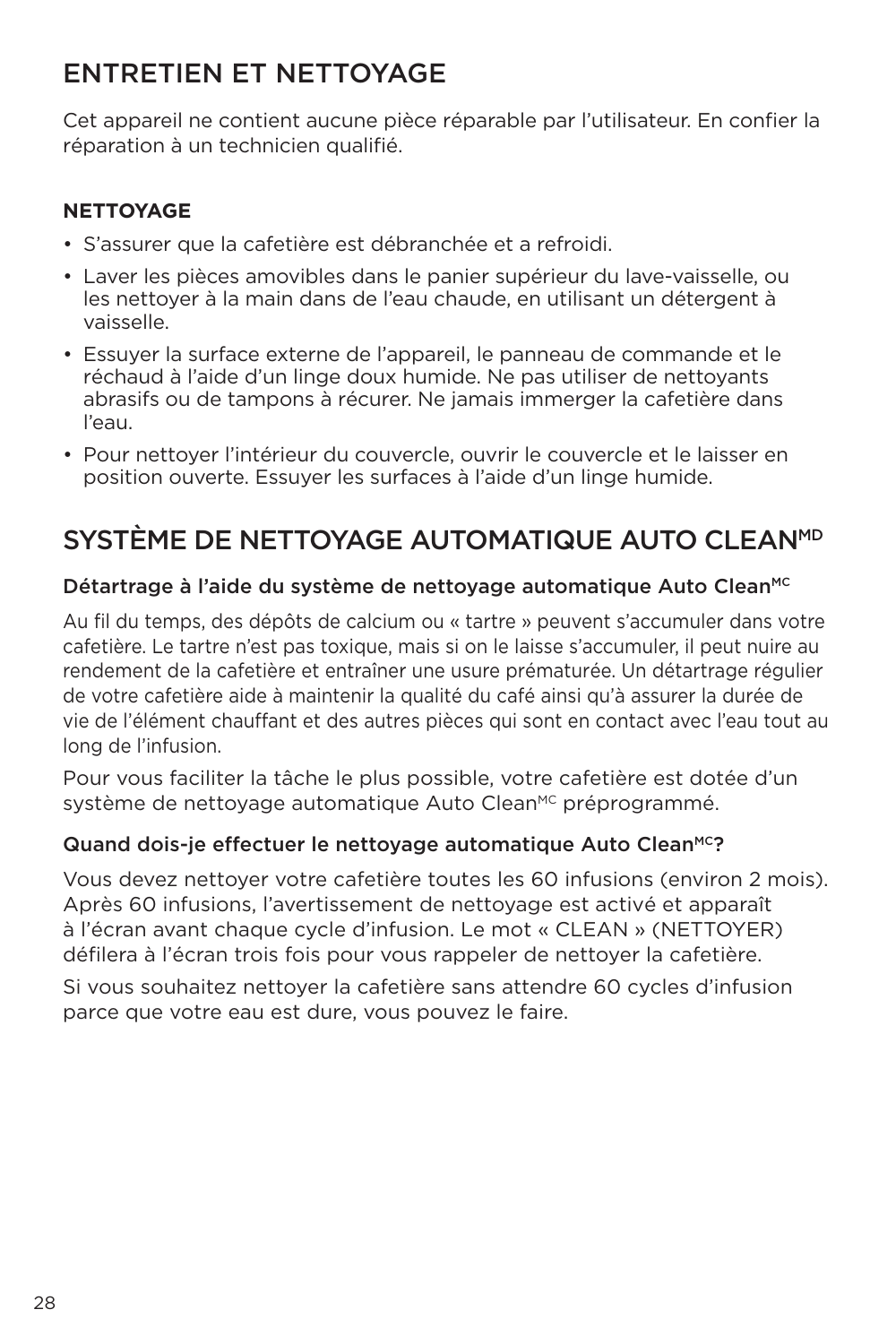#### Que dois-je faire pour effectuer le nettovage automatique Auto CleanMD?

Il suffit de suivre les étapes simples indiquées ci-dessous. Votre cafetière s'occupera du reste.

- 1. Verser 1,5 litre (6 tasses) de vinaigre blanc et 1 litre (4 tasses) d'eau froide dans la carafe.
- 2. Verser le mélange dans le réservoir à eau.
- 3. Veiller à ce que le couvercle de la carafe soit en place et déposer la carafe vide sur le réchaud.
- 4. Presser et maintenir enfoncé le bouton de marche/arrêt pendant 3 secondes.
- 5. Le témoin à DEL du bouton de marche/arrêt s'allume (aucun clignotement).
- 6. Le mot « CLEAN » défile à l'écran continuellement et le cycle de nettoyage automatique démarre.

#### Pendant le fonctionnement du cycle de nettoyage automatique :

- 1. La machine infusera environ 5 tasses de solution de nettoyage.
- 2. Une partie du mélange sera infusée. Le reste demeurera dans la cafetière pendant 30 minutes avant d'être infusé complètement.
- 3. La machine continuera à infuser le reste de la solution de nettoyage.

**Remarque :** Le cycle de nettoyage complet prend de 45 à 60 minutes.

- 4. À la fin du cycle de nettoyage automatique, la cafetière s'éteint automatiquement.
- 5. Avant d'infuser du café à nouveau, infuser de l'eau fraîche dans la cafetière en suivant les instructions de la section POUR COMMENCER.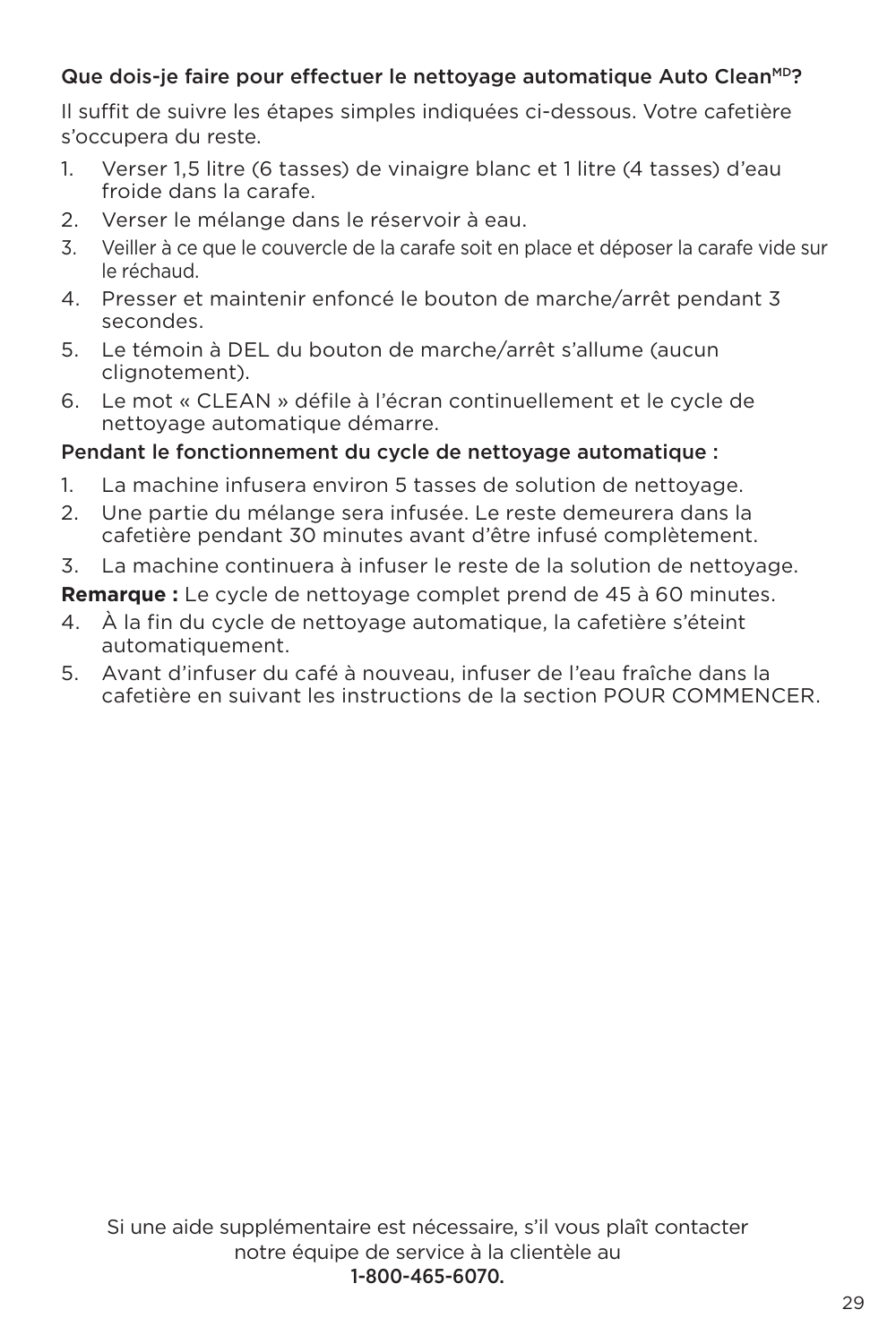### DÉPANNAGE

| <b>PROBLÈME</b>                                                          | <b>CAUSE POSSIBLE</b>                                                                            | <b>SOLUTION</b>                                                                                                                                                                              |
|--------------------------------------------------------------------------|--------------------------------------------------------------------------------------------------|----------------------------------------------------------------------------------------------------------------------------------------------------------------------------------------------|
| La cafetière ne se met<br>pas en marche.                                 | La cafetière n'est pas<br>branchée.                                                              | S'assurer que l'appareil<br>est branché à une prise de<br>courant fonctionnelle.                                                                                                             |
| La cafetière fuit.                                                       | Le réservoir à eau est<br>peut-être rempli au-delà<br>de sa capacité.                            | S'assurer que le réservoir à<br>eau n'a pas été rempli au-delà<br>de la ligne de remplissage de<br>12 tasses.                                                                                |
|                                                                          | Le couvercle n'est<br>peut-être pas placé<br>correctement sur la<br>carafe.                      | S'assurer que le couvercle<br>est bien placé et fixé sur la<br>carafe.                                                                                                                       |
|                                                                          | La carafe n'est peut-être<br>pas bien placée sur le<br>réchaud.                                  | S'assurer que la carafe est<br>bien placée sur le réchaud.                                                                                                                                   |
| Le panier-filtre déborde.                                                | La carafe a été retirée<br>pendant plus de 30<br>secondes en mode<br>Sneak-A-Cup <sup>MC</sup> . | S'assurer de remettre la<br>carafe en place avant qu'un<br>délai de 30 secondes se<br>soit écoulé durant le cycle<br>d'infusion.                                                             |
|                                                                          | Une quantité de café<br>excessive est produite.                                                  | Réduire la quantité de café<br>utilisée.                                                                                                                                                     |
|                                                                          | Infusion avec de l'eau<br>adoucie.                                                               | Toujours infuser avec de l'eau<br>froide filtrée.                                                                                                                                            |
| Il y a des résidus de<br>grains de café dans la<br>tasse de café infusé. | Le filtre en papier et/ou<br>le panier d'infusion ne<br>sont pas correctement<br>placés.         | Insérer le filtre et le panier<br>correctement.                                                                                                                                              |
|                                                                          | Le marc de café est<br>suffisamment petit pour<br>passer à travers le filtre<br>permanent.       | Bien qu'il soit normal de<br>constater un résidu de café<br>à l'utilisation d'un filtre<br>permanent, une moutureplus<br>grossière peut réduire la<br>quantité de résidu.                    |
| L'infusion<br>est lente.                                                 | La cafetière a besoin<br>d'un nettoyage.                                                         | Suivre les instructions figurant<br>dans la section<br>« Nettoyage automatique ». Il<br>sera peut-être nécessaire de<br>répéter le cycle de nettoyage si<br>la cafetière est très entartrée. |
| La cafetière n'infuse pas<br>toute l'eau contenue dans<br>le réservoir.  | La cafetière a besoin<br>d'un nettoyage.                                                         | Suivre les instructions<br>figurant dans la section<br>« Nettoyage automatique<br>». Il sera probablement<br>nécessaire d'effectuer plus<br>d'un cycle de nettoyage.                         |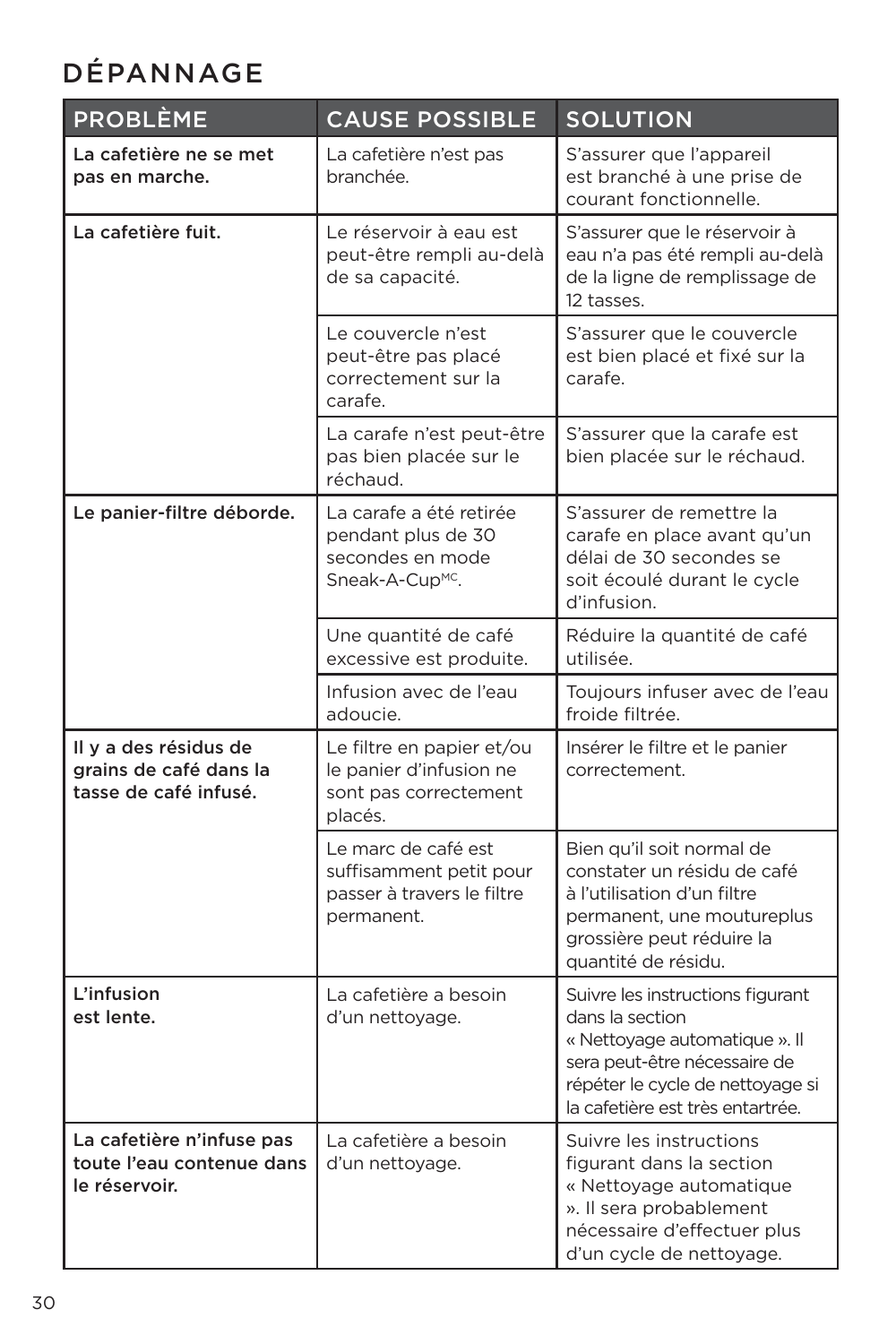### BESOIN D'AIDE?

#### Garantie Limitée De Deux Ans

#### (Valable seulement aux États-Unis et au Canada)

Pour communiquer avec les services d'entretien ou de réparation, ou pour adresser toute question relative au produit, composer le numéro sans frais approprié indiqué sur la page couverture. Ne pas retourner le produit où il a été acheté. Ne pas poster le produit au fabricant ni le porter dans un centre de service. On peut également consulter le site web indiqué sur la page couverture.

#### Quelle est la couverture?

• Tout défaut de main-d'oeuvre ou de matériau; toutefois, la responsabilité de la société. Spectrum Brands, Inc. se limite au prix d'achat du produit.

#### Quelle est la durée?

• Deux années à compter de la date d'achat initiale, avec une preuve d'achat.

#### Quelle aide offrons nous?

• Remplacement par un produit raisonnablement semblable nouveau ou réusiné.

#### Comment se prévaut-on du service?

- Conserver son reçu de caisse comme preuve de la date d'achat.
- Visiter notre site web au www.prodprotect.com/blackanddecker, ou composer sans frais le **1-800 465-6070**, pour obtenir des renseignements généraux relatifs à la garantie.
- On peut également communiquer avec le service des pièces et des accessoires au **1-800 738-0245.**

#### Quelles lois régissent la garantie?

• Les modalités de la présente garantie donnent des droits légaux spécifiques. L'utilisateur peut également se prévaloir d'autres droits selon l'état ou la province qu'il habite.

#### Qu'est-ce que la garantie ne couvre pas?

- Des dommages dus à une utilisation commerciale.
- Des dommages causés par une mauvaise utilisation ou de la négligence.
- Des produits qui ont été modifiés.
- Des produits utilisés ou entretenus hors du pays où ils ont été achetés.
- Des pièces en verre et tout autre accessoire emballés avec le produit.
- Les frais de transport et de manutention reliés au remplacement du produit.
- Des dommages indirects (il faut toutefois prendre note que certains états ne permettent pas l'exclusion ni la limitation des dommages indirects).

#### Existe-t-il d'autres exclusions à la garantie?

**• La présente garantie n'est pas valable si elle contrevient aux lois en vigueur aux États-Unis ou autres lois applicables ailleurs, ou là où elle serait interdite en raison de sanctions économiques, de lois sur le contrôle des exportations, d'embargos ou d'autres mesures de restriction du commerce imposées par les États-Unis ou d'autres juridictions applicables. Ceci comprend, notamment, toutes réclamations au titre de la garantie impliquant des parties situées à Cuba, en Iran, en Corée du Nord, en Syrie et ailleurs dans la région contestée de la Crimée, ou provenant de ces endroits.**